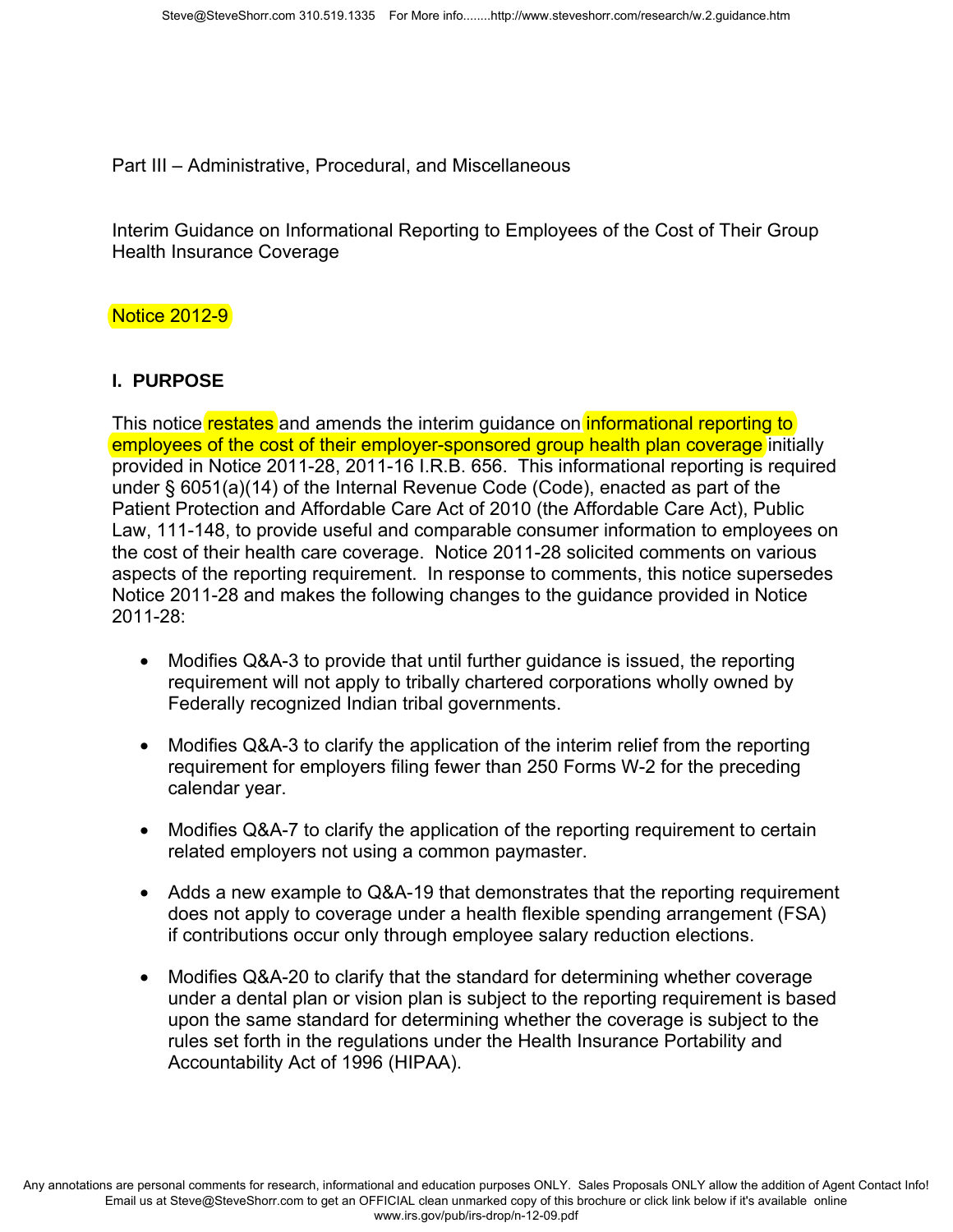- Modifies and corrects Q&A-23 to clarify that the reporting requirement does not apply to the cost of coverage includible in income under § 105(h), or payments or reimbursements of health insurance premiums for a 2% shareholder-employee of an S corporation who is required to include the premium payments in gross income.
- Modifies Q&A-28 to clarify the application of the reporting requirement if a composite rate is used with respect to the premium charged active participants, but not the premium charged under COBRA to a qualifying beneficiary.

The notice also provides the following additional guidance through new Q&A's:

- Provides that employers are not required to include the cost of coverage under an employee assistance program (EAP), wellness program, or on-site medical clinic in the reportable amount if the employer does not charge a premium with respect to that type of coverage provided under COBRA to a qualifying beneficiary (Q&A-32).
- Clarifies that employers may include the cost of coverage under programs not required to be included under applicable interim relief, such as the cost of coverage under a Health Reimbursement Arrangement (HRA) (Q&A-33).
- Clarifies how to calculate the reportable amount for coverage only a portion of which constitutes coverage under a group health plan (Q&A-34).
- Clarifies how to calculate the reportable amount if an employer is provided notice after December 31 of a calendar year of events that occurred on or before December 31 of a calendar year that affect the prior year's coverage, such as an employee providing an employer notice of a divorce or other change in family status that occurred during a prior calendar year (Q&A-35).
- Clarifies how to calculate the reportable amount where coverage extends over the payroll period including December 31 (Q&A-36).
- Clarifies the application of the exception for certain hospital indemnity or other fixed indemnity insurance offered by an employer on an after-tax basis (Q&A-37 and Q&A-38).
- Provides that the reportable amount is not required to be included on a Form W-2 provided by a third-party sick pay provider (Q&A-39).

This reporting to employees is for their information only. The reporting is intended to inform them of the cost of their health care coverage, and does not cause excludable employer-provided health care coverage to become taxable. Nothing in § 6051(a)(14), this notice, or the additional quidance that is contemplated under  $\S$  6051(a)(14), causes or will cause otherwise excludable employer-provided health care coverage to become taxable.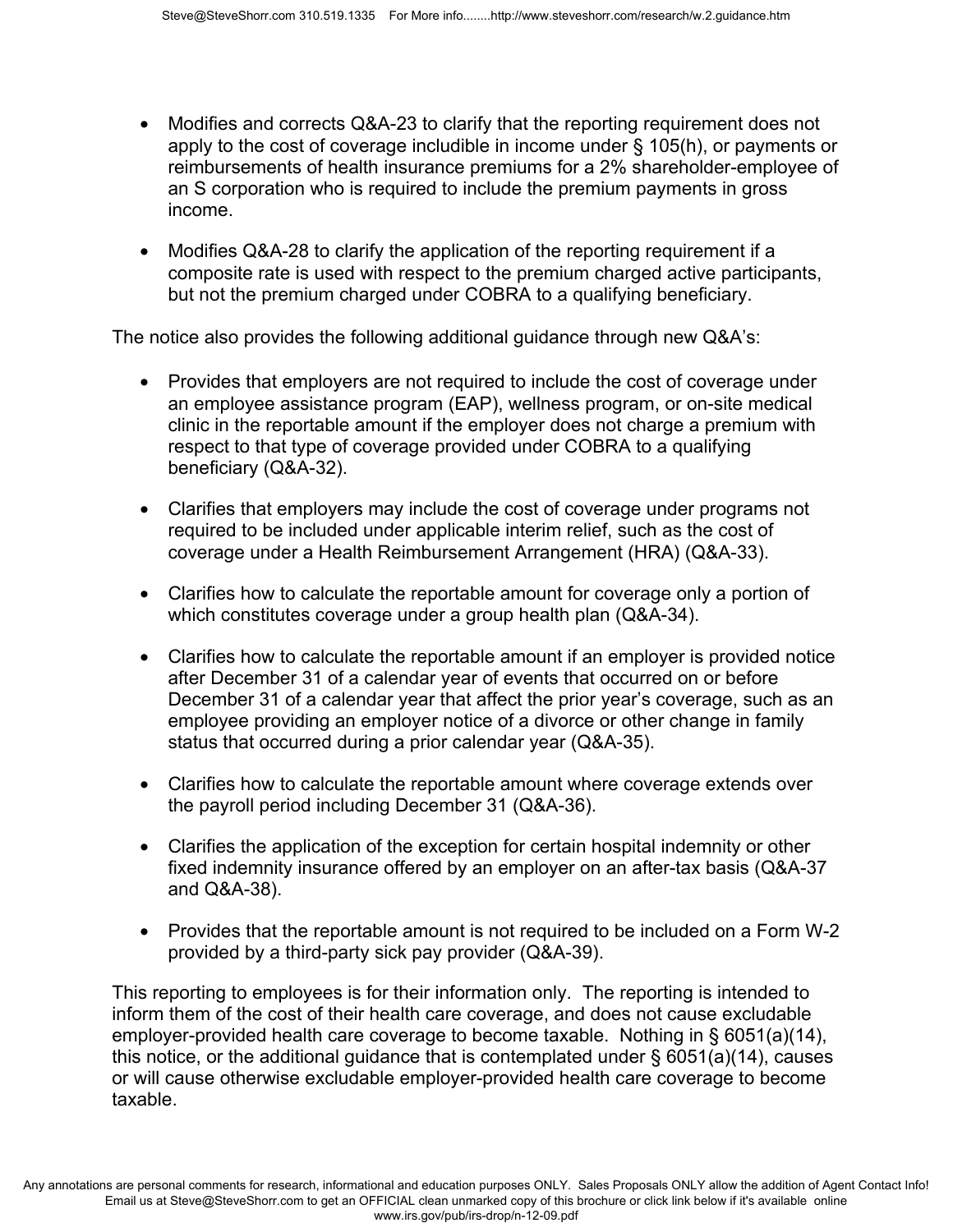Section 6051(a)(14) was added to the Code by § 9002 of the Affordable Care Act, and provides that the reporting be made on Form W-2, Wage and Tax Statement. Notice 2010-69, 2010-44 I.R.B. 576, provides that this reporting will not be mandatory for 2011 Forms W-2 (that is, the forms required for the calendar year 2011 that employers are generally required to give employees by the end of January 2012 and then file with the Social Security Administration (SSA)).

This notice provides interim guidance that generally is applicable beginning with 2012 Forms W-2 (that is, the forms required for the calendar year 2012 that employers are generally required to give employees by the end of January 2013 and then file with the SSA). In addition, employers may rely on the guidance provided in this notice if they voluntarily choose to report the cost of coverage on 2011 Forms W-2, even though this reporting is not required for 2011. This interim guidance is applicable until further guidance is issued. Treasury and the IRS will continue to consider comments submitted in response to Notice 2011-28 as they work to develop regulations under § 6051(a)(14). To the extent that future guidance applies the reporting requirement to additional employers or categories of employers or additional types of coverage, that guidance will apply prospectively only and will not apply to any calendar year beginning within six months of the date the guidance is issued.

As explained above, this notice provides transition relief for certain employers and with respect to certain types of employer-sponsored coverage. This transition relief will be available at least for 2012 Forms W-2 and the availability of this transition relief for 2012 Forms W-2 will not be affected by the issuance of any further guidance. Thus, reporting by employers and with respect to the types of coverage covered by the exceptions provided in this notice will not be required for 2012 Forms W-2. For example, as provided in Q&A-3 of this notice, employers that are required to file fewer than 250 2011 Forms W-2 will not be subject to the reporting requirement for 2012 Forms W-2.

The interim guidance is set forth in section III of this notice. Q&A-1 and Q&A-2 discuss the general requirements. Q&A-3 identifies the employers subject to the reporting requirements. Q&A-4 through Q&A-10 provide the methods for reporting the cost of the coverage on the Form W-2. Q&A-11 through Q&A-15 define certain terms related to the cost of coverage required to be reported on the Form W-2. Q&A-16 through Q&A-23 set forth the types of coverage the cost of which is required to be included in the amount reported on the Form W-2. Q&A-24 through Q&A-27 describe several calculation methods that may be used to determine the cost of the coverage. Q&A-28 through Q&A-31 address a number of other issues employers may encounter in determining the cost of the coverage. Q&A-32 through Q&A-38 contain additions to the guidance initially set forth in Notice 2011-28. Section IV of this notice contains transition relief for certain employers and with respect to certain types of employer-sponsored coverage. Section V of this notice states that Notice 2011-28 is superseded.

# **II. BACKGROUND**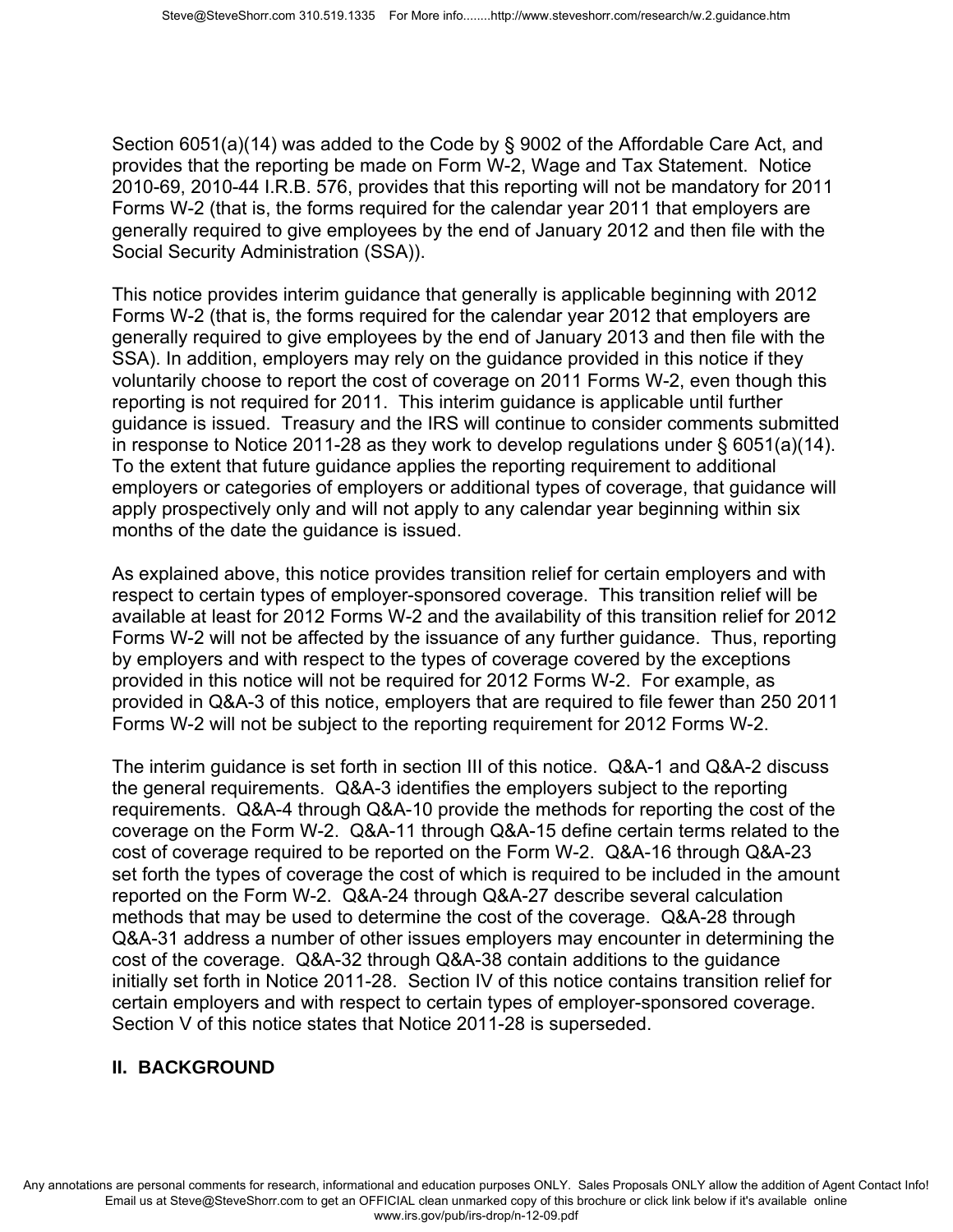Section 6051(a) provides generally that an employer must provide a written statement to each employee showing the remuneration paid by such person to such employee during the calendar year on or before January 31 of the succeeding year (or, if the employee terminates employment during the year, within 30 days after the date of receipt of a written request from such employee submitted before January 2). Form W-2, Wage and Tax Statement, is the form used to provide an employee this information.

Section 6051(a)(14) provides generally that the aggregate cost of applicable employersponsored coverage must be included in the information reported on Form W-2, effective for taxable years beginning on or after January 1, 2011. Section 6051(a)(14), provides that, for this purpose, the aggregate cost is to be determined under rules similar to the rules of  $\S$  4980B(f)(4), referring to the definition of the "applicable premium" for purposes of COBRA continuation coverage.

Section 6051(a)(14) does not apply to the amount contributed to any Archer MSA (as defined in § 220(d)) or to any health savings account (as defined in § 223(d)) of an employee or an employee's spouse. See § 6051(a)(11) and (a)(12). Section 6051(a)(14) also does not apply to the amount of any salary reduction contributions to a health flexible spending arrangement (within the meaning of §§ 106(c)(2) and 125).

Section 6051(a)(14) provides that the aggregate cost of applicable employer-sponsored coverage (the amount required to be reported on Form W-2) has the same meaning as in § 4980I(d)(1). Section 4980I(d)(1)(A) provides that the term "applicable employersponsored coverage" means, with respect to any employee, coverage under any group health plan made available to the employee by an employer which is excludable from the employee's gross income under § 106, or would be so excludable if it were employer-provided coverage (within the meaning of § 106). Section 4980I(f)(4) provides that, for purposes of § 4980I(d)(1), the term "group health plan" has the same meaning as under § 5000(b)(1).

Under § 4980I(d)(1)(B), the term "applicable employer-sponsored coverage" does not include (i) any coverage (whether through insurance or otherwise) described in § 9832(c)(1) (other than coverage for on-site medical clinics described in subparagraph (G) thereof) or for long-term care, or (ii) any coverage under a separate policy, certificate, or contract of insurance which provides benefits substantially all of which are for treatment of the mouth (including any organ or structure within the mouth) or for treatment of the eye, or (iii) any coverage described in  $\S$  9832(c)(3) the payment for which is not excludable from gross income and for which a deduction under § 162(I) is not allowable.

The types of coverage described in § 9832(c)(1) (providing that certain "excepted benefits" are not subject to the requirements of chapter 100 of the Code) that are not subject to this reporting requirement are the following: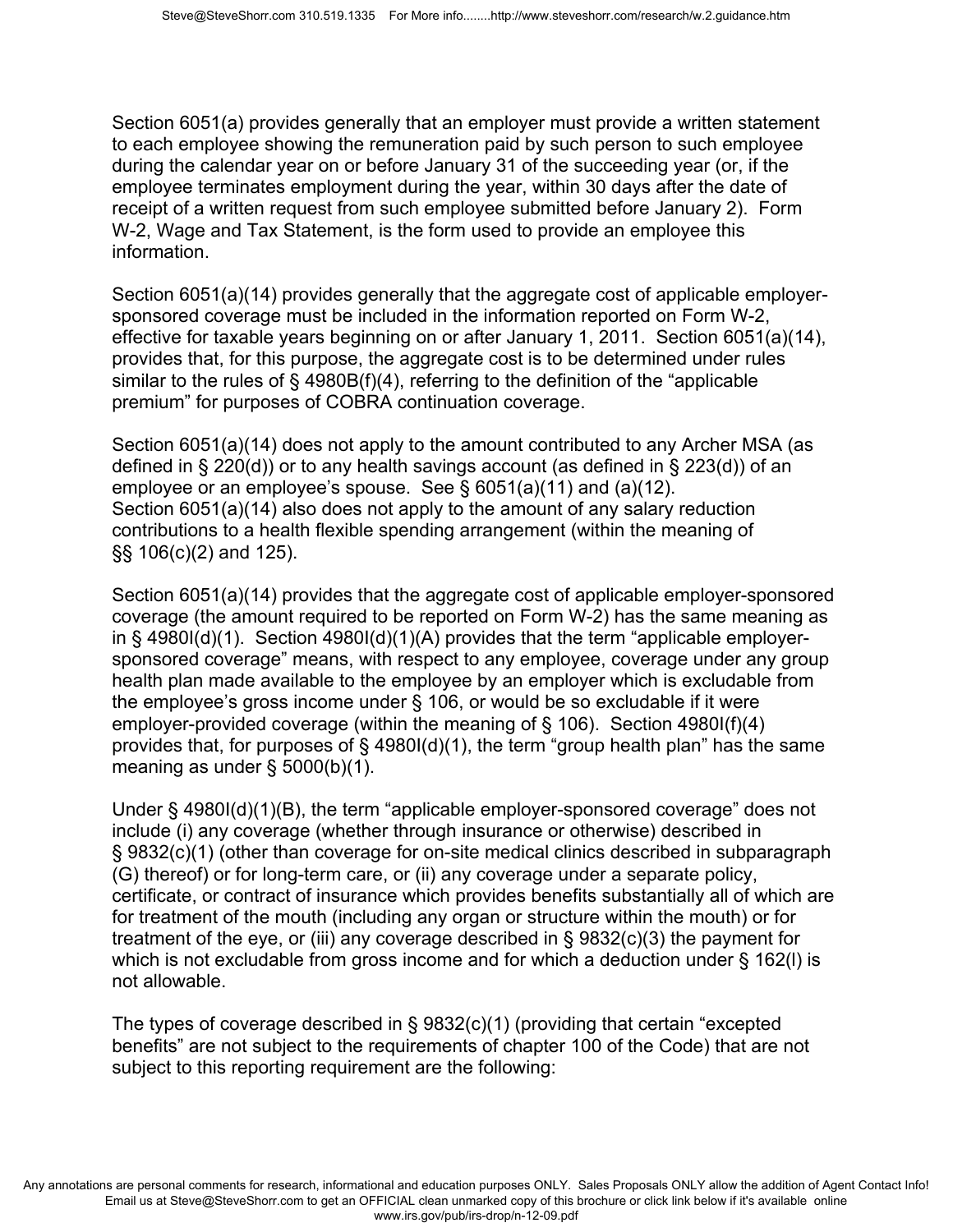- coverage only for accident, or disability income insurance, or any combination thereof;
- coverage issued as a supplement to liability insurance;
- liability insurance, including general liability insurance and automobile liability insurance;
- workers' compensation or similar insurance;
- automobile medical payment insurance;
- credit-only insurance;
- other similar insurance coverage, specified in regulations, under which benefits for medical care are secondary or incidental to other insurance benefits.

The types of coverage described in § 9832(c)(3) include the following, provided that such coverage is offered as independent, noncoordinated benefits:

- (A) coverage only for a specified disease or illness; and
- (B) hospital indemnity or other fixed indemnity insurance.

Section 4980I(d)(1)(C) provides that coverage shall be treated as applicable employersponsored coverage without regard to whether the employer or employee pays for the coverage.

Section 4980I(d)(1)(E) provides that applicable employer-sponsored coverage shall include coverage under any group health plan established and maintained primarily for its civilian employees by the Government of the United States, by the government of any State or political subdivision thereof, or by any agency or instrumentality of any such government.

Section 4980B(f)(4)(A) provides that the term "applicable premium" means, with respect to any period of continuation coverage of qualified beneficiaries, the cost to the plan for such period of the coverage for similarly situated beneficiaries with respect to whom a qualifying event has not occurred (without regard to whether such cost is paid by the employer or employee). Section 4980B(f)(4)(B) provides a special rule for self-insured plans, generally requiring that such plans calculate the applicable premium through one of two methods – the actuarial method or the past cost method. Section  $4980B(f)(4)(C)$ provides that the determination of any applicable premium shall be made for a period of 12 months and shall be made before the beginning of such period.

Section 54.4980B-1, Q&A-2 of the Miscellaneous Excise Tax Regulations, provides that, for purposes of § 4980B, for topics relating to the COBRA continuation coverage requirements of § 4980B that are not addressed in §§54.4980B-1 through 54.4980B-10 (such as methods for calculating the applicable premium), plans and employers must operate in good faith compliance with a reasonable interpretation of the statutory requirements in § 4980B.

#### **III. INTERIM GUIDANCE**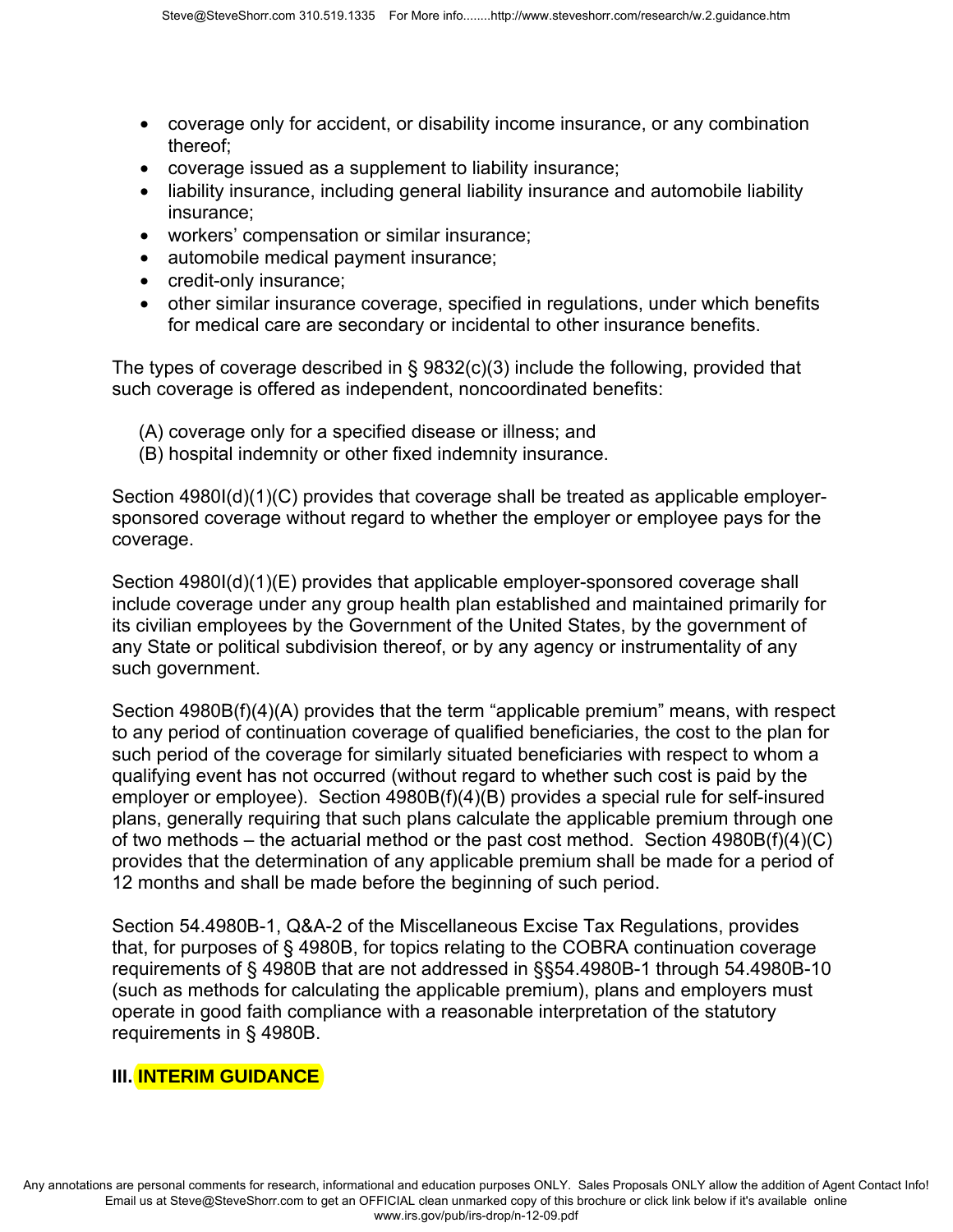This interim guidance generally is applicable to **2012 Forms W-2** (that is, the forms required for the calendar year 2012 that employers generally are required to furnish to employees by the end of January 2013 and then file with the SSA) and Forms W-2 for later years. In addition, employers may rely on the guidance provided in this notice if they voluntarily report the cost of coverage on 2011 Forms W-2, even though such reporting is not required for 2011. This interim guidance is applicable until further guidance is issued. To the extent that future guidance applies the reporting requirement to additional employers or categories of employers, additional types of coverage, or otherwise applies the reporting requirement more expansively, that guidance will apply prospectively only and will not apply to any calendar year beginning within six months of the date the guidance is issued. See also Section IV of this notice for certain transition relief that will be extended at least for the 2012 Forms W-2.

Except as otherwise specified, the interim guidance in this section applies solely for purposes of § 6051(a)(14) and no inference should be drawn concerning any other provision of the Code.

## **In General (Q&A-1 and Q&A-2)**

Q-1: What does § 6051(a)(14) require?

A-1: Section 6051(a)(14) generally requires the aggregate cost of applicable employersponsored coverage to be reported on Form W-2.

Q-2: Does the requirement under § 6051(a)(14) to report the aggregate cost of employer-sponsored coverage on Form W-2, or compliance with this requirement, have any impact on whether such coverage is taxable?

A-2: No. The requirement is informational only. The provisions of  $\S$  6051(a)(14) do not affect whether any particular coverage is excludable from gross income under § 106 or any other Code provision, and the reporting of any amount on Form W-2 in compliance with the requirements of § 6051(a)(14) will not affect the amount includable in income or the amount reported in any other box on Form W-2. The purpose of the reporting is to provide useful and comparable consumer information to employees on the cost of their health care coverage.

# **Employers Subject to the Reporting Requirement (Q&A-3)**

Q-3: What employers are subject to the reporting requirement under § 6051(a)(14)?

A-3: Except as provided in this Q&A-3, all employers that provide applicable employersponsored coverage (see Q&A-12) during a calendar year are subject to the reporting requirement under § 6051(a)(14). This includes employers that are federal, state and local government entities, churches and other religious organizations, and employers that are not subject to the COBRA continuation coverage requirements under § 4980B, to the extent such employers provide applicable employer-sponsored coverage under a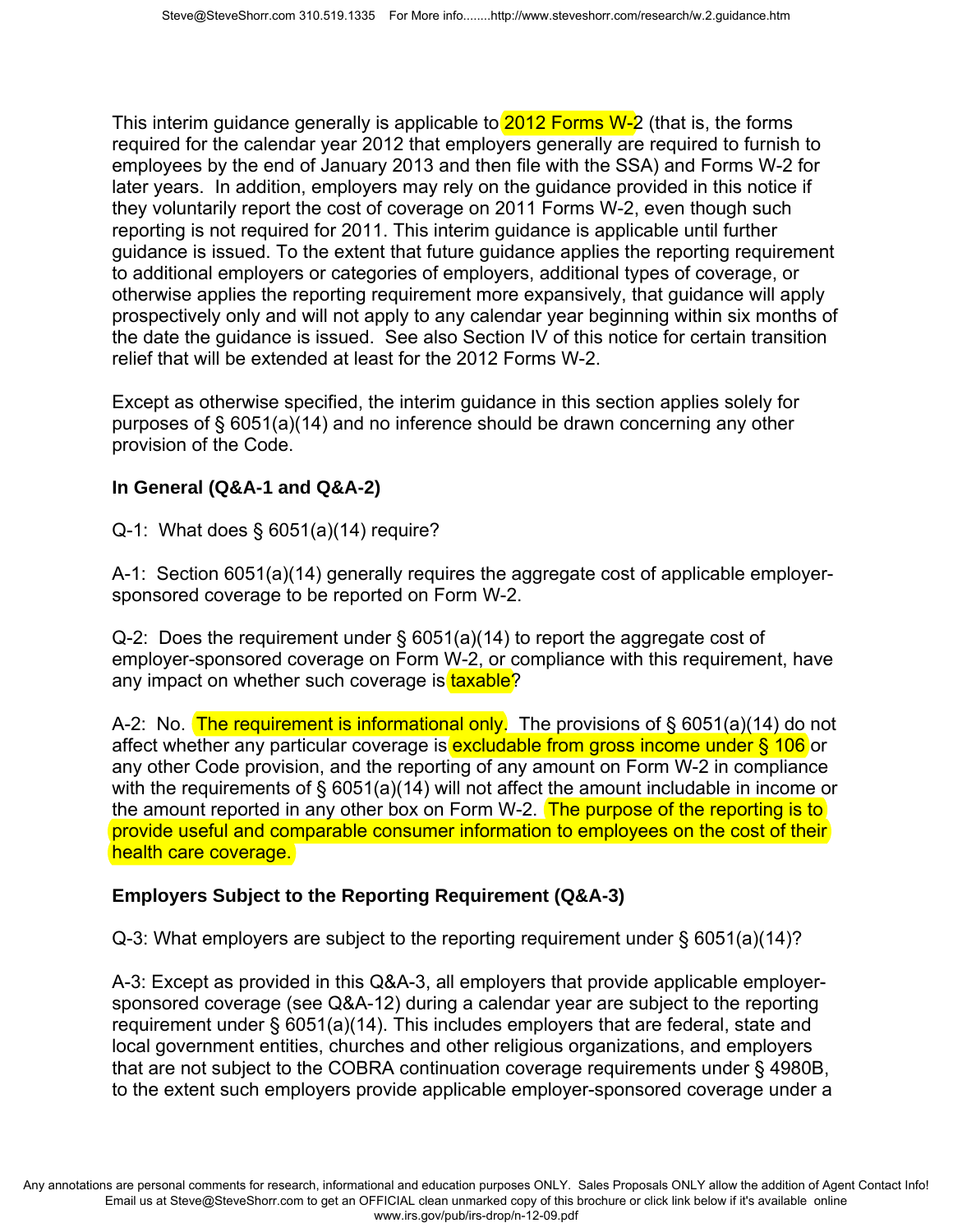group health plan. (Notice 2010-69, 2010-44 I.R.B. 576, provides that reporting by these employers is not mandatory prior to the issuance of the 2012 Forms W-2 (the forms required for the calendar year 2012 that employers generally are required to furnish to employees by the end of January 2013 and then file with the Social Security Administration (SSA))). Employers that are Federally recognized Indian tribal governments are not subject to the reporting requirements of § 6051(a)(14). Until further guidance is issued, employers that are tribally chartered corporations whollyowned by a Federally recognized Indian tribal government also are not subject to the reporting requirements.

Also, in the case of the 2012 Forms W-2 (and Forms W-2 for later years unless and until further guidance is issued), an employer is not subject to the reporting requirement for any calendar year if the employer was required to file fewer than 250 Forms W-2 for the preceding calendar year. (This rule is based upon the rule in § 6011(e) that exempts employers from filing returns electronically if they file fewer than 250 returns.) Therefore, if an employer is required to file fewer than 250 2011 Forms W-2, the employer would not be subject to the reporting requirement for 2012 Forms W-2. For this purpose, whether an employer is required to file fewer than 250 Forms W-2 for a calendar year is determined based on the Forms W-2 that employer would be required to file if it filed Forms W-2 to report all wages paid by that employer and without regard to the use of an agent under § 3504. For example, an employer that would have filed only 100 Forms W-2 for the previous year had it not used an agent under § 3504 will not be subject to the reporting requirement for the year, nor will an agent under § 3504 with respect to that employer's Forms W-2 for the year. In contrast, if the same employer would have filed 300 Forms W-2 for the previous year had it not used an agent under § 3504 of the Code, that employer would be subject to the reporting requirement for the year so that if an agent under § 3504 is used again the information will need to be provided to the agent and reported on the Form W-2.

See also Q&A-21 for an exception to the reporting requirement for coverage under a self-insured plan that is not subject to any federal continuation coverage requirements and Q&A-22 for an exception from the reporting requirement for plans maintained primarily for members of the military, or primarily for members of the military and their families.

# **Method of Reporting on the Form W-2 (Q&A-4 through Q&A-10)**

Q-4: Is the reporting of the aggregate cost of applicable employer-sponsored coverage required for Forms W-2 issued for the 2010 or 2011 calendar years?

A-4: No. Section 6051(a)(14) does not apply to Forms W-2 for calendar years prior to 2011 and, accordingly, reporting of the aggregate cost of applicable employersponsored coverage is not required for Forms W-2 issued for the 2010 calendar year. Moreover, Notice 2010-69 provides that reporting will not be mandatory for the 2011 calendar year and, accordingly, an employer will not be treated as failing to meet the requirements of § 6051 for 2011, and will not be subject to any penalties for failure to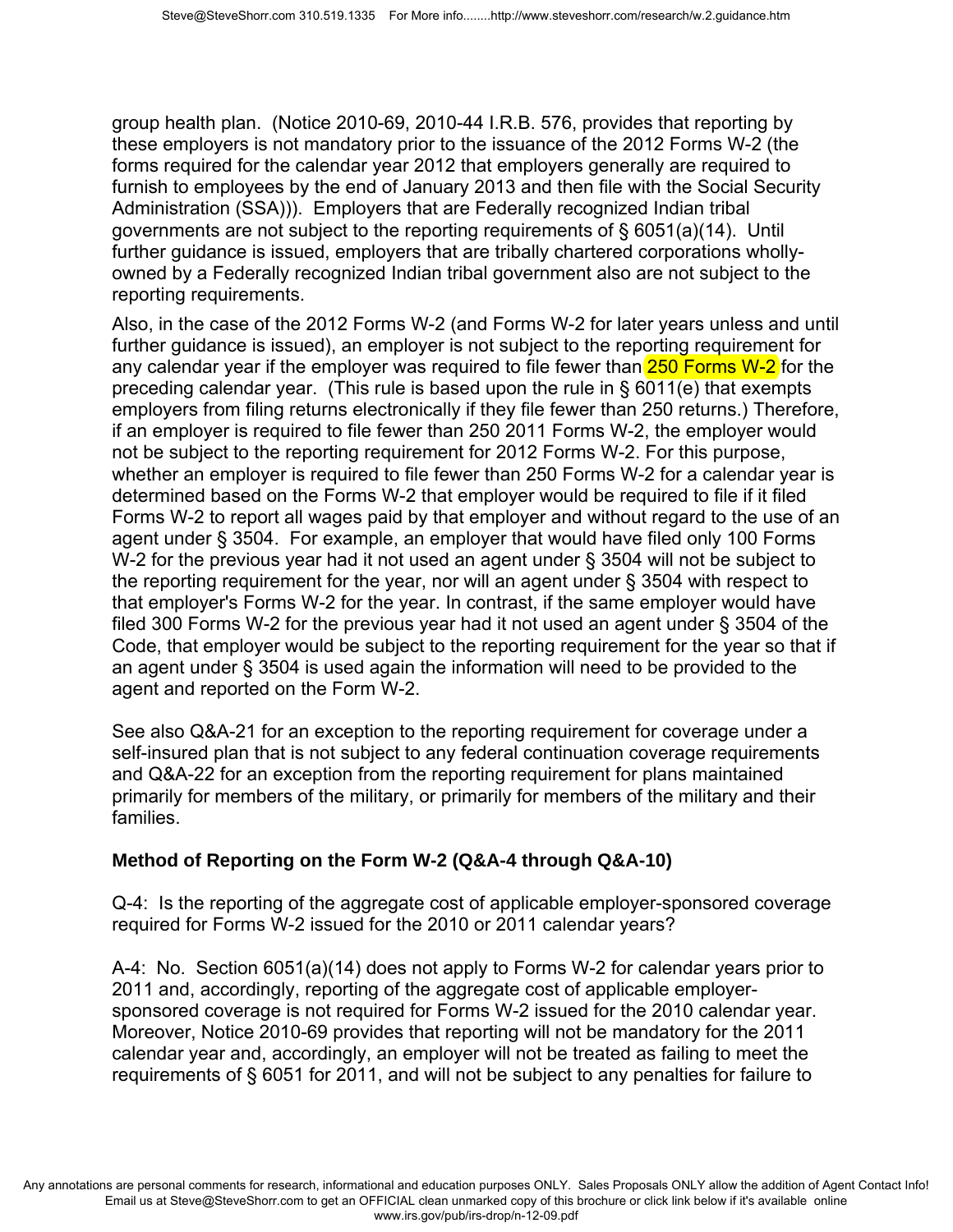meet such requirements, merely because it does not report the aggregate cost of applicable employer-sponsored coverage on Forms W-2 for 2011.

Q-5: How is the aggregate reportable cost reported on Form W-2?

A-5: The aggregate reportable cost is reported on Form W-2 in box 12, using code DD.

Q-6: What rules apply in the case of coverage provided by the employer to an employee for a period during a calendar year after that employee has terminated employment?

A-6: An employer may apply any reasonable method of reporting the cost of coverage provided under a group health plan for an employee who terminated employment during the calendar year, provided that the method is used consistently for all employees receiving coverage under that plan who terminate employment during the plan year and continue or otherwise receive coverage after the termination of employment. However, regardless of the method of reporting used by the employer for other terminated employees, an employer is not required to report any amount in box 12 using Code DD for an employee who, pursuant to §31.6051-1(d)(1)(i), has requested to receive a Form W-2 before the end of the calendar year during which the employee terminated employment.

Example 1. Employee is an employee of Employer on January 1, and continues in employment through April 25. During that entire period and through April 30, Employee had individual coverage for himself under a group health plan with a cost of coverage of \$350 per month. Employee elects continuation coverage for the six months following termination of employment, covering the period May 1 through October 31, for which the Employee pays \$350 per month. Employer reports \$1,400 as the reportable cost under the plan for the calendar year, covering the four months during which Employee performed services and had coverage as an active employee. Employer applies this method consistently for all employees terminating during the calendar year who have coverage under that group health plan. Employer has applied a reasonable method of reporting Employee's reportable cost under the plan.

Example 2. Same facts as Example 1, except that Employer reports \$3,500 as the reportable cost under the plan for the calendar year, covering both the monthly periods during which Employee performed services and had coverage as an active employee, and the monthly periods during which Employee retained continuation coverage under the plan. Employer applies this method consistently for all employees terminating during the calendar year who retained coverage under that group health plan. Employer has applied a reasonable method of reporting Employee's reportable cost under the plan.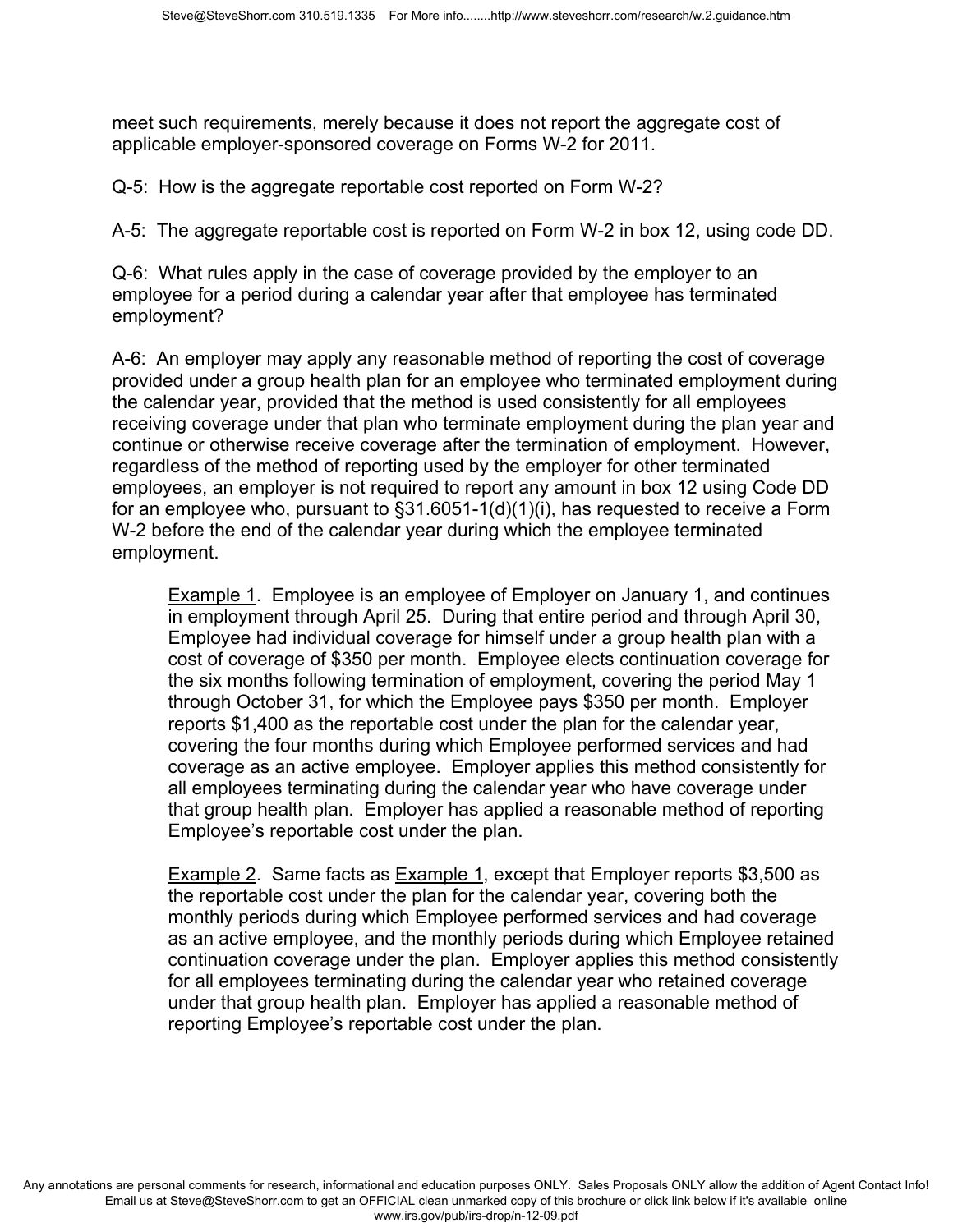Q-7: In the case of an individual who is an employee of multiple employers within a calendar year, must each employer provide a Form W-2 reporting the aggregate reportable cost that such employer provided?

A-7: Each employer providing employer-sponsored coverage must report the aggregate reportable cost of coverage it provides. However, if the employers concurrently employ an employee and are related employers within the meaning of § 3121(s) and one such employer is a common paymaster within the meaning of § 3121(s) for wages paid to an employee that is concurrently employed, the common paymaster must include the aggregate reportable cost of the coverage provided to that employee by all the employers for whom it serves as the common paymaster on the Form W-2 issued by the common paymaster. In such case, the related employers that use the common paymaster and that are not the common paymaster must not report the cost of coverage they provide. If the employers are related employers within the meaning of § 3121(s) but do not compensate an employee that is concurrently employed with a common paymaster, then with respect to that employee, the related employers may either report the entire aggregate reportable cost on one of the Forms W-2 provided to the employee, or allocate the aggregate reportable cost among the employers that concurrently employ the employee using any reasonable method of allocation.

For employers participating in a multiemployer healthcare plan, see Q&A-17.

Q-8: In the case of an individual who transfers to a new employer that qualifies as a successor employer under § 3121(a)(1), must both the predecessor and successor employers report the aggregate reportable cost of coverage each provided?

A-8: Yes, each of the predecessor and successor employers must report the aggregate reportable cost of coverage that that employer provided, unless the successor employer follows the optional procedure in Rev. Proc. 2004-53, 2004-2 C.B. 320, and issues one Form W-2 reflecting wages paid to the employee during the calendar year by both the predecessor employer and the successor employer. Consistent with the rules applicable to reporting of wages, the successor employer following the optional procedure must include the aggregate reportable cost of coverage provided by both employers on the Form W-2 that it issues, and the predecessor employer must not report the cost of coverage it provides.

Q-9: Must an employer issue a Form W-2 including the aggregate reportable cost to an individual to whom the employer is not otherwise required to issue a Form W-2, such as a retiree or other former employee receiving no compensation required to be reported on a Form W-2?

A-9: No. An employer is not required to issue a Form W-2 reporting the aggregate reportable cost to an individual to whom the employer is not otherwise required to issue a Form W-2.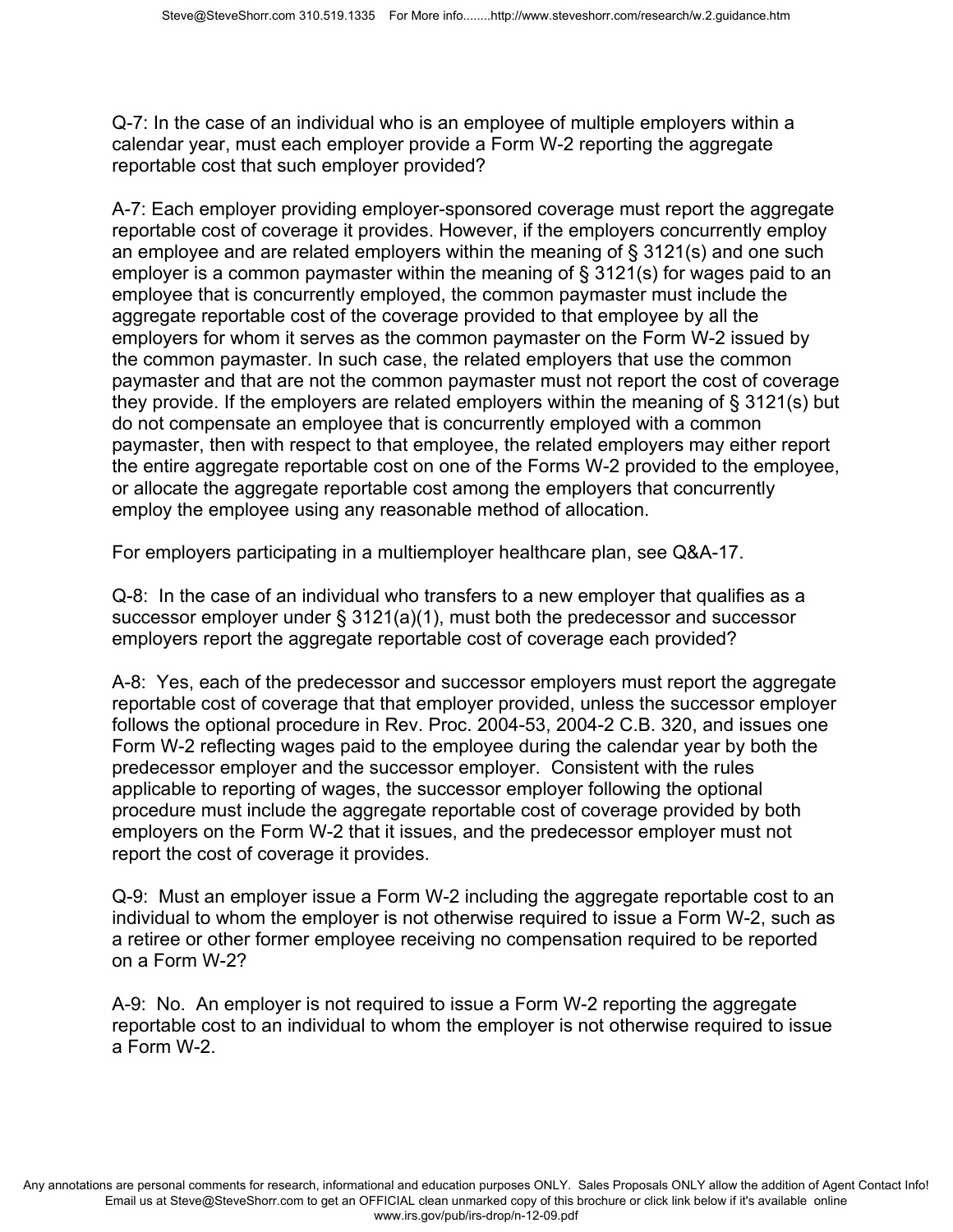Q-10: Is the total of the aggregate reportable costs attributable to an employer's employees required to be reported on Form W-3, Transmittal of Wage and Tax Statements?

A-10: No. The total of the aggregate reportable costs attributable to an employer's employees is not required to be reported on Form W-3, Transmittal of Wage and Tax Statements.

## **Aggregate Cost of Applicable Employer-Sponsored Coverage (Q&A-11 through Q&A-15)**

Q-11: What is the aggregate cost of applicable employer-sponsored coverage and how is the aggregate cost of applicable employer-sponsored coverage referred to in this notice?

A-11: The aggregate cost of applicable employer-sponsored coverage is the total cost of coverage under all applicable employer-sponsored coverage (as defined in Q&A-12) provided to the employee. In this notice, the cost of coverage under a group health plan is referred to as the reportable cost and the aggregate cost of applicable employersponsored coverage is referred to as the aggregate reportable cost.

Q-12: What is applicable employer-sponsored coverage?

A-12: Applicable employer-sponsored coverage means, with respect to any employee, coverage under any group health plan (see Q&A-13) made available to the employee by an employer that is excludable from the employee's gross income under § 106, or would be so excludable if it were employer-provided coverage (within the meaning of such § 106), except that applicable employer-sponsored coverage does not include:

(1) any coverage for long-term care,

(2) any coverage (whether through insurance or otherwise) described in § 9832(c)(1) (other than subparagraph (G) thereof (coverage for on-site medical clinics)),

(3) any coverage under a separate policy, certificate, or contract of insurance which provides benefits substantially all of which are for treatment of the mouth (including any organ or structure within the mouth) or for treatment of the eye, and

(4) any coverage described in § 9832(c)(3) the payment for which is not excludable from gross income and for which a deduction under § 162(l) is not allowable.

See Q&A-16 through Q&A-23 for guidance on applicable employer-sponsored coverage that is not required to be included in the aggregate reportable cost.

Q-13: What is a group health plan?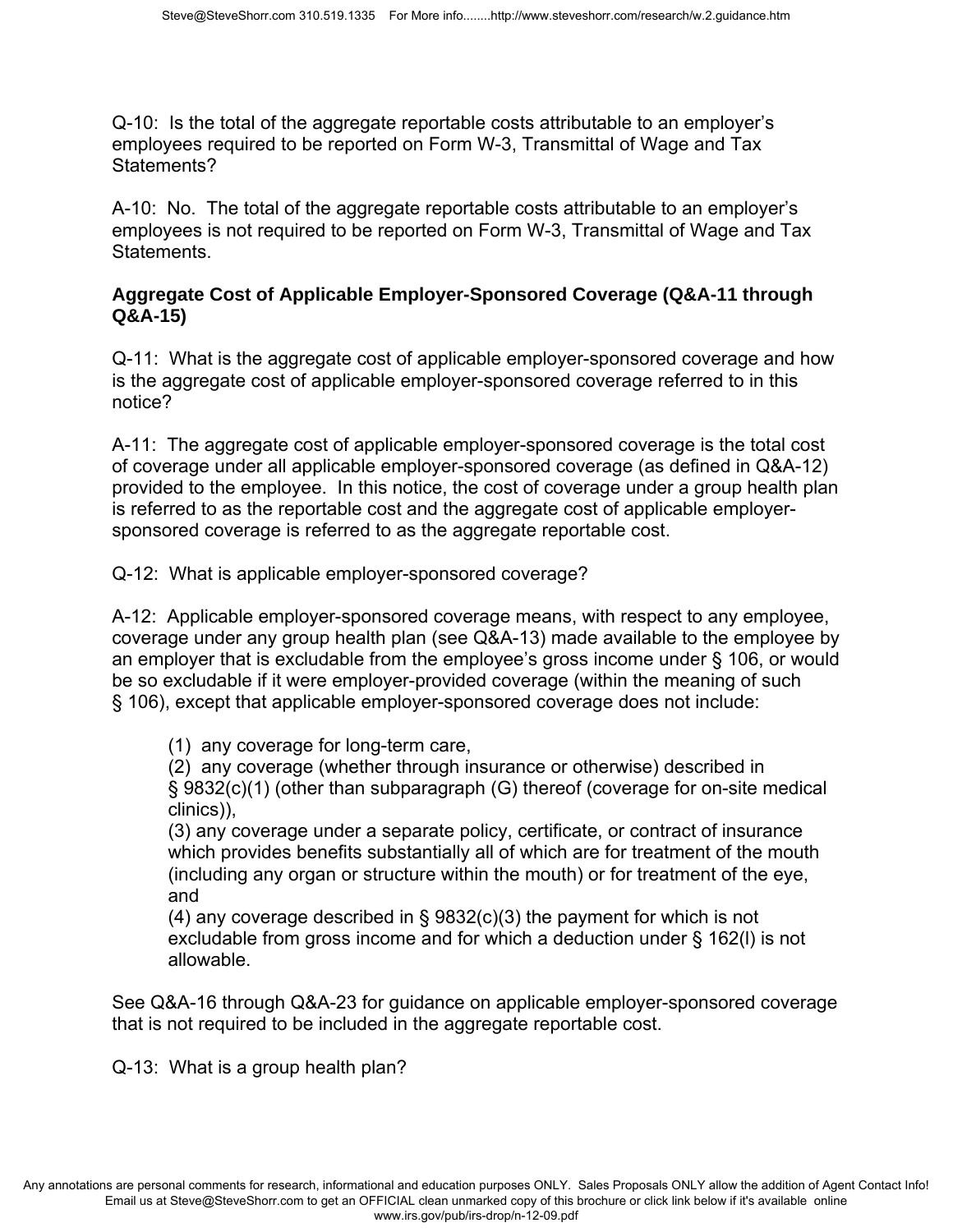A-13: A group health plan is a plan (including a self-insured plan) of, or contributed to by, an employer (including a self-employed person) or employee organization to provide health care (directly or otherwise) to the employees, former employees, the employer, others associated or formerly associated with the employer in a business relationship, or their families. Until further guidance is issued, for purposes of identifying whether a specific arrangement is a group health plan, taxpayers may rely upon a good faith application of a reasonable interpretation of the statutory provisions and applicable guidance, including §54.4980B-2, Q&A-1.

Q-14: Does the aggregate reportable cost include both the portion of the cost paid by the employer and the portion of the cost paid by the employee?

A-14: Yes. The aggregate reportable cost generally includes both the portion of the cost paid by the employer and the portion of the cost paid by the employee, regardless of whether the employee paid for that cost through pre-tax or after-tax contributions. However, see Q&A-19 regarding contributions to a health FSA.

Q-15: Does the aggregate reportable cost include any portion of the cost of coverage under an employer-sponsored group health plan that is includible in the employee's gross income, for example, the cost of coverage for a person other than an employee, the spouse of the employee, a dependent of the employee, or a child of the employee (provided that child will not have attained age 27 by the end of the taxable year)?

A-15: Yes. The aggregate reportable cost includes the cost of coverage under the employer-sponsored group health plan of the employee and any person covered by the plan because of a relationship to the employee, including any portion of the cost that is includible in an employee's gross income. Thus, the aggregate reportable cost is not reduced by the amount of the cost of coverage included in the employee's gross income. For the treatment of coverage included in gross income under § 105(h), or payments or reimbursements of health insurance premiums for a 2% shareholderemployee of an S corporation who is required to include the premium payments in gross income, see Q&A-23.

Example. An employee has family health coverage under an employersponsored group health plan for himself, his spouse and dependents, and an adult child age 28, with a cost of coverage of \$15,000. The fair market value of the health coverage for the adult child age 28 is included in the income and wages of the employee. The aggregate reportable cost with respect to the family health coverage is \$15,000.

#### **Cost of Coverage Required to be Included in the Aggregate Reportable Cost (Q&A-16 through Q&A-23)**

Q-16: Is the cost of coverage under all applicable employer-sponsored coverage required to be included in the aggregate reportable cost?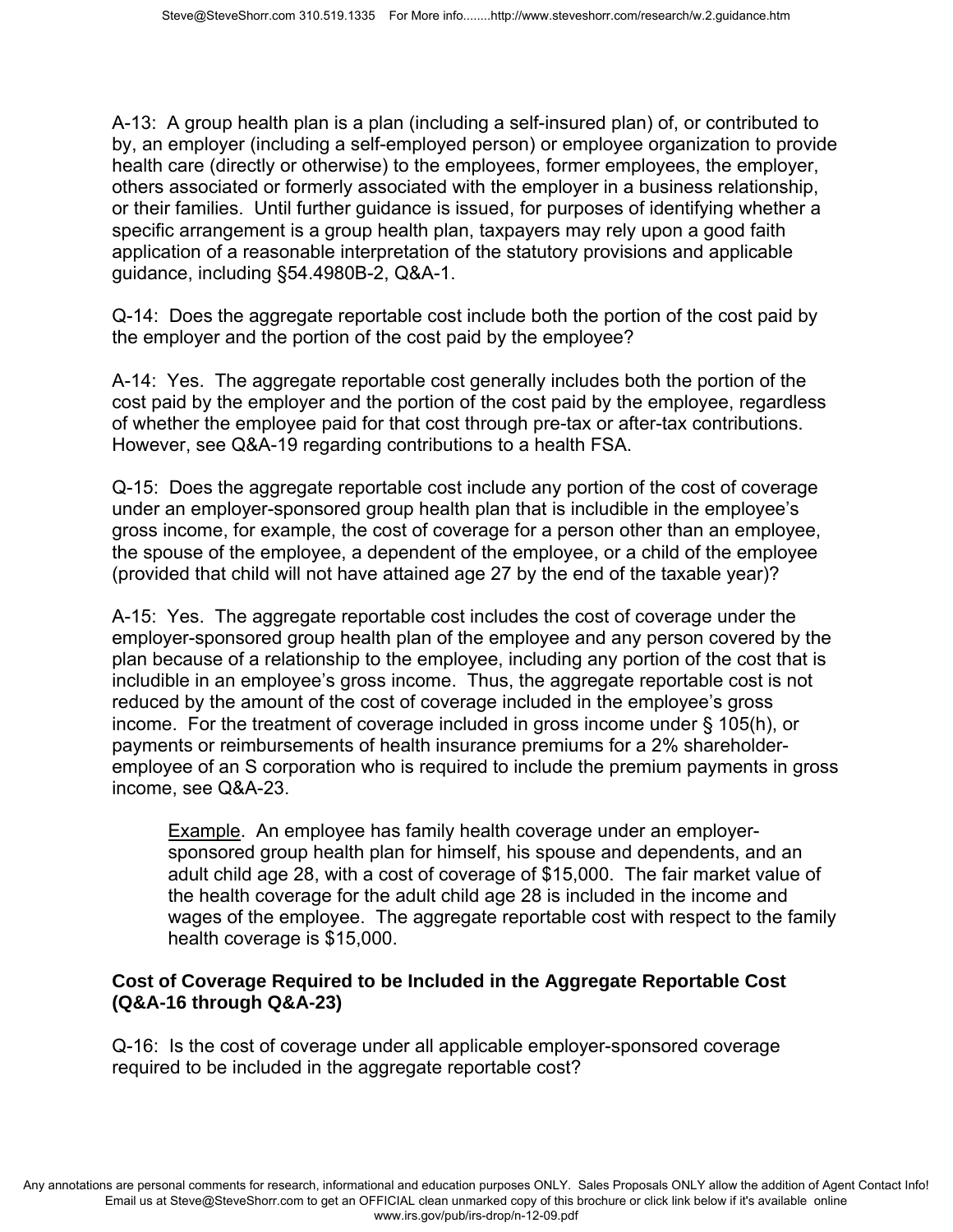A-16: Except as provided in this Q&A and in Q&A-17 through Q&A-23, the cost of coverage under all applicable employer-sponsored coverage must be included in the aggregate reportable cost. However, the following amounts are not included in the aggregate reportable cost and are not reported under § 605[1](#page-11-0)(a)(14)<sup>1</sup>:

(1) the amount contributed to any Archer MSA (as defined in § 220(d)),

(2) the amount contributed to any Health Savings Account (as defined in § 223(d)), and

(3) the amount of any salary reduction election to a health Flexible Spending Arrangement (FSA)(within the meaning of §§ 106(c)(2) and 125).

Q-17: Is the cost of coverage under a multiemployer plan (as defined in § 54.4980B-2, Q&A-3) required to be included in the aggregate reportable cost reported on Form W-2?

A-17: No. An employer that contributes to a multiemployer plan is not required to include the cost of coverage provided to an employee under that multiemployer plan in determining the aggregate reportable cost. If the only applicable employer-sponsored coverage provided to an employee is provided under a multiemployer plan, the employer is not required to report any amount under § 6051(a)(14) on the Form W-2 for that employee.

Q-18: Is the cost of coverage under a Health Reimbursement Arrangement (HRA) required to be included in the aggregate reportable cost reported on Form W-2?

A-18: No. An employer is not required to include the cost of coverage under an HRA in determining the aggregate reportable cost. If the only applicable employer-sponsored coverage provided to an employee is an HRA, the employer is not required to report any amount under § 6051(a)(14) on the Form W-2 for that employee.

Q-19: If an employer offers a health FSA through a § 125 cafeteria plan, is the amount of the health FSA required to be included in the aggregate reportable cost reported on Form W-2?

A-19: Yes, the amount of the health FSA is required to be included in the aggregate reportable cost reported on Form W-2, but only if the amount of the health FSA for the plan year exceeds the salary reduction elected by the employee for the plan year. The amount of a health FSA for a cafeteria plan year equals the amount of salary reduction (as defined in Proposed Treas. Reg. §1.125-1(r)) elected by the employee for the plan year, plus the amount of any optional employer flex credits (as defined under Proposed Treas. Reg. §1.125-5(b)) that the employee elects to apply to the health FSA. In

Any annotations are personal comments for research, informational and education purposes ONLY. Sales Proposals ONLY allow the addition of Agent Contact Info! Email us at Steve@SteveShorr.com to get an OFFICIAL clean unmarked copy of this brochure or click link below if it's available online www.irs.gov/pub/irs-drop/n-12-09.pdf

<span id="page-11-0"></span> $\overline{\phantom{a}}$  $1$  Contributions to an Archer MSA are separately required to be reported on a Form W-2 under § 6051(a)(11), and contributions to a Health Savings Account are separately required to be reported on a Form W-2 under § 6051(a)(12).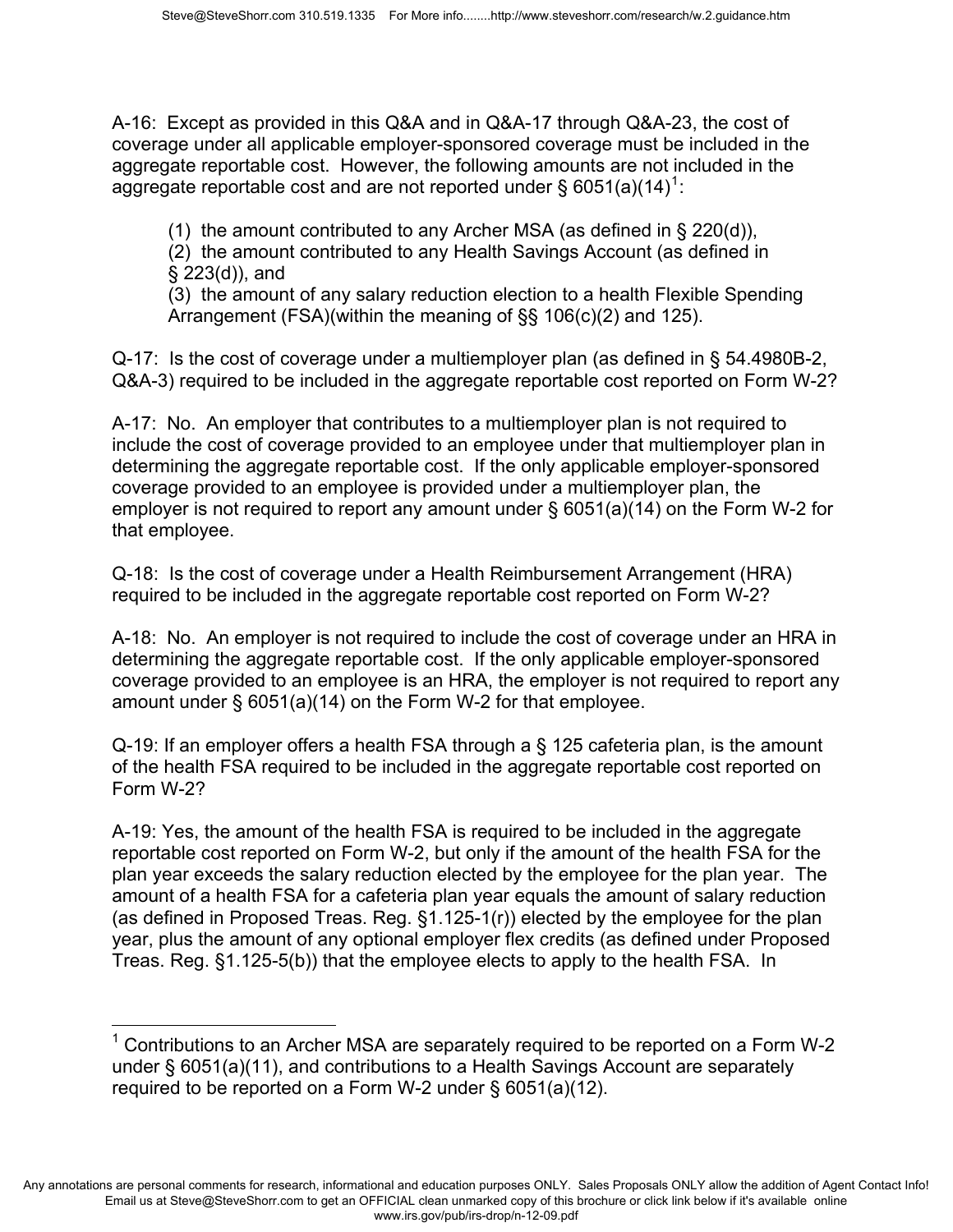determining the aggregate reportable cost, the amount of the health FSA is reduced (but not below zero) by the employee's salary reduction election (see Q&A-16).

If the amount of salary reduction (for all qualified benefits) elected by an employee equals or exceeds the amount of the health FSA for the plan year, the employer does not include the amount of the health FSA for that employee in the aggregate reportable cost. However, if the amount of the health FSA for the plan year exceeds the salary reduction elected by the employee for the plan year, then the amount of that employee's health FSA minus the employee's salary reduction election for the health FSA must be included in the aggregate reportable cost and reported under § 6051(a)(14).

For purposes of this Q&A-19, a health FSA means an FSA (as defined in Proposed Treas. Reg. §1.125-5(a)) that is a medical reimbursement arrangement.

Example 1*:* Employer maintains a § 125 cafeteria plan that offers permitted taxable benefits (including cash) and qualified nontaxable benefits (including a health FSA). The plan permits contributions only through employee salary reduction elections, and does not offer any employer flex credits. Employee makes a \$2,000 salary reduction election for several qualified benefits under the plan, including a health FSA for \$1,500. For purposes of reporting on Form W-2, none of the health FSA amount is included for purposes of determining the aggregate reportable cost.

Example 2: Employer maintains a § 125 cafeteria plan that offers permitted taxable benefits (including cash) and qualified nontaxable benefits (including a health FSA). The plan offers an employer flex credit of \$1,000. Employee makes a \$2,000 salary reduction election for several qualified benefits under the plan, including a health FSA for \$1,500. The cost of the qualified benefits for Employee under the plan for the year is \$3,000. The amount of Employee's salary reduction election (\$2,000) for the plan year equals or exceeds the amount of the health FSA (\$1,500) for the plan year. Thus, for purposes of reporting on Form W-2, none of the health FSA amount is permitted to be included for purposes of determining the aggregate reportable cost.

Example 3: Employer maintains a § 125 cafeteria plan that offers permitted taxable benefits (including cash) and qualified nontaxable benefits (including a health FSA). The plan offers a flex credit in the form of a match of each employee's salary reduction contribution. Employee makes a \$700 salary reduction election for a health FSA. Employer provides an additional \$700 to the health FSA to match Employee's salary reduction election. The amount of the health FSA for Employee for the plan year is \$1,400. The amount of Employee's health FSA (\$1,400) for the plan year exceeds the salary reduction election (\$700) for the plan year. The employer must include \$700 (\$1,400 health FSA amount minus \$700 salary reduction) in determining the aggregate reportable cost.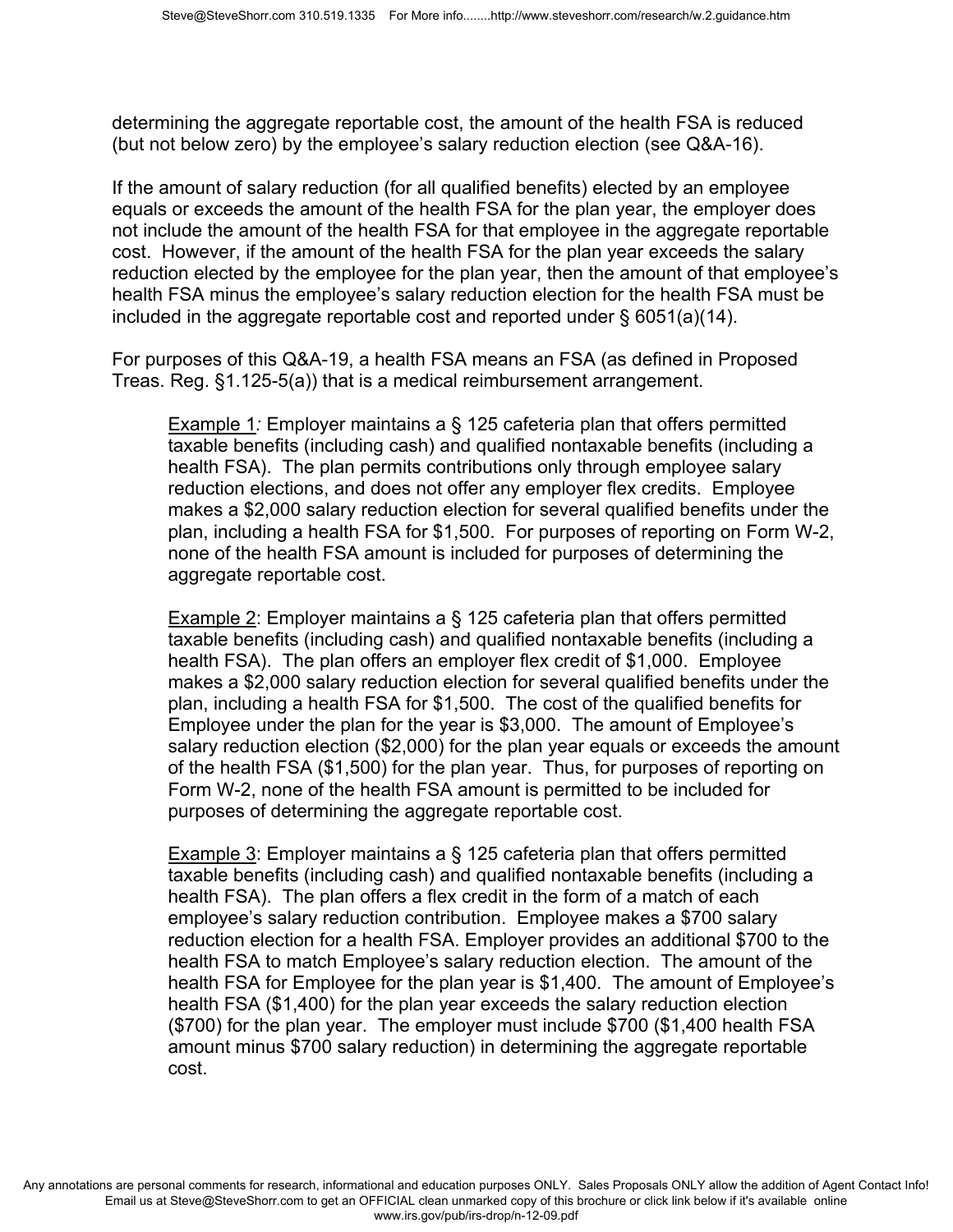Q-20: Is the cost of coverage under a dental plan or a vision plan included in the aggregate reportable cost if that plan satisfies the requirements for being excepted benefits for purposes of HIPAA under §54.9831-1(b)(3)?

A-20: No. An employer is not required to include the cost of coverage under a dental plan or a vision plan if the plan satisfies the requirements for being excepted benefits for purposes of HIPAA under §54.9831-1(b)(3). (Generally, to be excepted benefits for purposes of HIPAA under §54.9831-1(b)(3), the dental or vision benefits must either (1) be offered under a separate policy, certificate, or contract of insurance (that is, not offered under the same policy, certificate, or contract of insurance under which major medical or other health benefits are offered) or (2) participants must have the right not to elect the dental or vision benefits and if they do elect the dental or vision benefits they must pay an additional premium or contribution for that coverage.) An employer must include the cost of coverage under a dental plan or a vision plan if the plan does not satisfy the requirements for being excepted benefits for purposes of HIPAA under §54.9831-1(b)(3).

Q-21: Is the cost of coverage provided under a self-insured group health plan that is not subject to any federal continuation coverage requirements (for example, a church plan within the meaning of § 4980B(d)(3) that is a self-insured group health plan) required to be included in the aggregate reportable cost reported on Form W-2?

A-21: No. An employer is not required to include in the aggregate reportable cost the cost of coverage provided under a self-insured group health plan that is not subject to any federal continuation coverage requirements. If the only group health plan coverage provided to an employee by the employer is provided under a self-insured group health plan that is not subject to any federal continuation coverage requirements, the employer is not required to report any amount under § 6051(a)(14) on the Form W-2 for that employee. Employers who provide coverage under a self-insured group health plan that is subject to Federal continuation coverage requirements must report the cost of coverage on Form W-2. For this purpose, federal continuation coverage requirements include the COBRA requirements under the Code, the Employee Retirement Income Security Act of 1974, or the Public Health Service Act and the temporary continuation coverage requirement under the Federal Employees Health Benefits Program.

Q-22: Is the cost of coverage provided by the Government of the United States, the government of any State or political subdivision thereof, or any agency or instrumentality of any such government, under a plan maintained primarily for members of the military or for members of the military and their families, required to be included in the aggregate reportable cost reported on Form W-2?

A-22: No. The cost of coverage provided by the Government of the United States, the government of any State or political subdivision thereof, or any agency or instrumentality of any such government, under a plan maintained primarily for members of the military or for members of the military and their families, is not required to be included in the aggregate reportable cost reported on Form W-2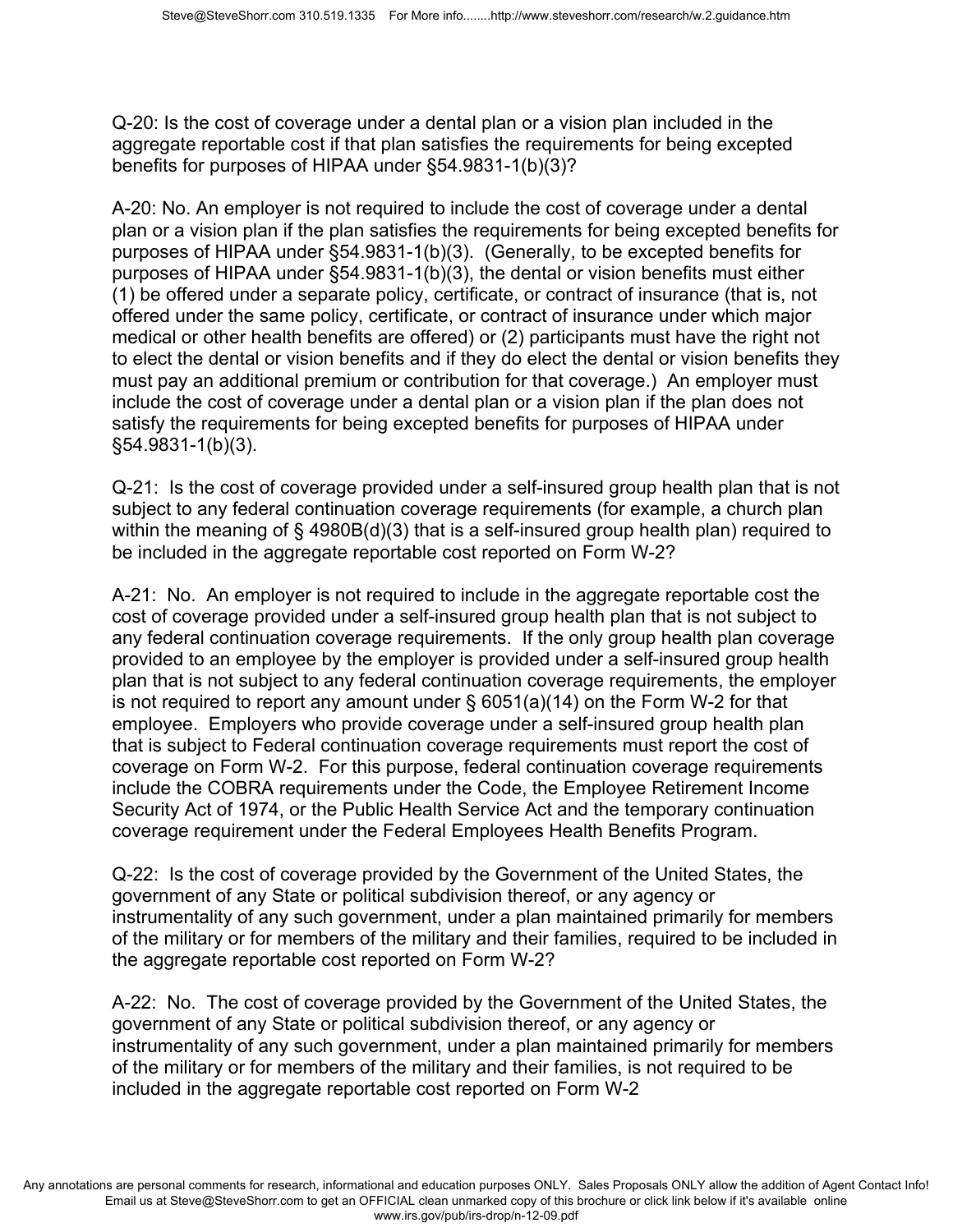Q-23: In determining the aggregate reportable cost, how should an employer treat an excess reimbursement of a highly compensated individual that is included in gross income under § 105(h), or payments or reimbursements of health insurance premiums for a 2% shareholder-employee of an S corporation who is required to include the premium payments in gross income?

A-23: The cost of applicable employer-sponsored coverage does not include excess reimbursements of highly compensated individuals that are included in gross income under § 105(h); that is, an excess reimbursement that is included in income is subtracted from the cost of coverage in determining the aggregate reportable cost. Similarly, the cost of applicable employer-sponsored coverage does not include the cost of coverage taken into income as the result of an employee being a 2% shareholderemployee of an employer that is an S corporation. For more information regarding the treatment of the employer payment or reimbursement of health insurance premiums for a 2% shareholder-employee, see Notice 2008-1, 2008-1 C.B. 251.

Example: Employer provides self-insured health coverage with a cost of coverage of \$12,000 under which a highly compensated individual receives a \$4,000 excess reimbursement. As a result, under § 105(h), that individual must include the \$4,000 excess reimbursement in gross income. The excess reimbursement is not included in the determination of the aggregate reportable cost, so that Employer must include \$8,000 as the cost of coverage under the plan in determining the aggregate reportable cost for that individual.

# **Methods of Calculating the Cost of Coverage (Q&A-24 through Q&A-27)**

Q-24: How may an employer calculate the reportable cost under a plan?

A-24: An employer may calculate the reportable cost under a plan using the COBRA applicable premium method (Q&A-25). Alternatively, (1) an employer that is determining the cost of coverage for an employee covered by the employer's insured plan may calculate the reportable cost using the premium charged method (Q&A-26); and (2) an employer that subsidizes the cost of coverage or that determines the cost of coverage for a year by applying the cost of coverage in a prior year may calculate the reportable cost using the modified COBRA premium method (Q&A-27). For employers that charge employees a composite rate (the same premium for different types of coverage under a plan, for example, a premium for self-only coverage versus family coverage), see Q&A-28.

The reportable cost for an employee receiving coverage under the plan is the sum of the reportable costs for each period (such as a month) during the year as determined under the method used by the employer. An employer is not required to use the same method for every plan, but must use the same method with respect to a plan for every employee receiving coverage under that plan.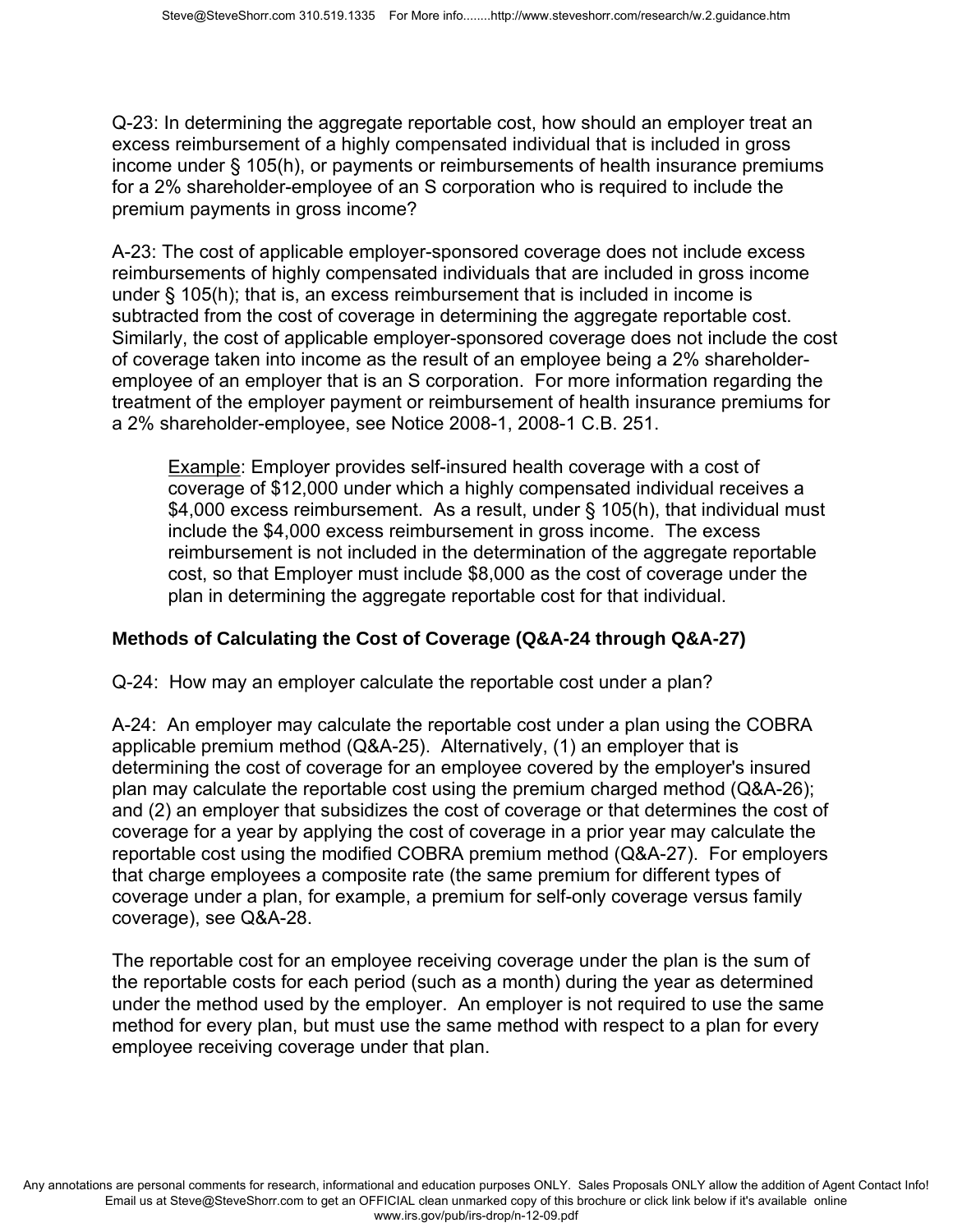Q-25: How does an employer calculate the reportable cost for a period under the COBRA applicable premium method?

A-25: Under the COBRA applicable premium method, the reportable cost for a period equals the COBRA applicable premium for that coverage for that period. If the employer applies this method, the employer must calculate the COBRA applicable premium in a manner that satisfies the requirements under § 4980B(f)(4). Under current guidance, the COBRA applicable premium calculation would meet these requirements if the employer made such calculation in good faith compliance with a reasonable interpretation of the statutory requirements under § 4980B (see §54.4980B-1, Q&A-2).

Q-26: How does an employer calculate the reportable cost for a period under the premium charged method?

A-26: The premium charged method may be used to determine the reportable cost only for an employee covered by an employer's insured group health plan. In such a case, if the employer applies this method, the employer must use the premium charged by the insurer for that employee's coverage (for example, for self-only coverage or for family coverage, as applicable to the employee) for each period as the reportable cost for that period.

Q-27: How does an employer calculate the reportable cost for a period under the modified COBRA premium method?

A-27: An employer may use the modified COBRA premium method with respect to a plan only where it subsidizes the cost of COBRA (so that the premium charged to COBRA qualified beneficiaries is less than the COBRA applicable premium) or where the actual premium charged by the employer to COBRA qualified beneficiaries for each period in the current year is equal to the COBRA applicable premium for each period in a prior year. If the employer subsidizes the cost of COBRA, the employer may determine the reportable cost for a period based upon a reasonable good faith estimate of the COBRA applicable premium for that period, if such reasonable good faith estimate is used as the basis for determining the subsidized COBRA premium. If the actual premium charged by the employer to COBRA qualified beneficiaries for each period in the current year is equal to the COBRA applicable premium for each period in a prior year, the employer may use the COBRA applicable premium for each period in the prior year as the reportable cost for each period in the current year.

Example 1:For the calendar year 2012, Employer A subsidizes 50% of a reasonable good faith estimate of the COBRA applicable premium. Employer A's reasonable good faith estimate of the COBRA applicable premium for self-only coverage for each month in 2012 is \$300. Accordingly, the actual COBRA premium Employer A charges individuals eligible for COBRA continuation coverage electing self-only coverage is \$150 per month. Solely for purposes of § 6051(a)(14) reporting, if Employer A uses the modified COBRA premium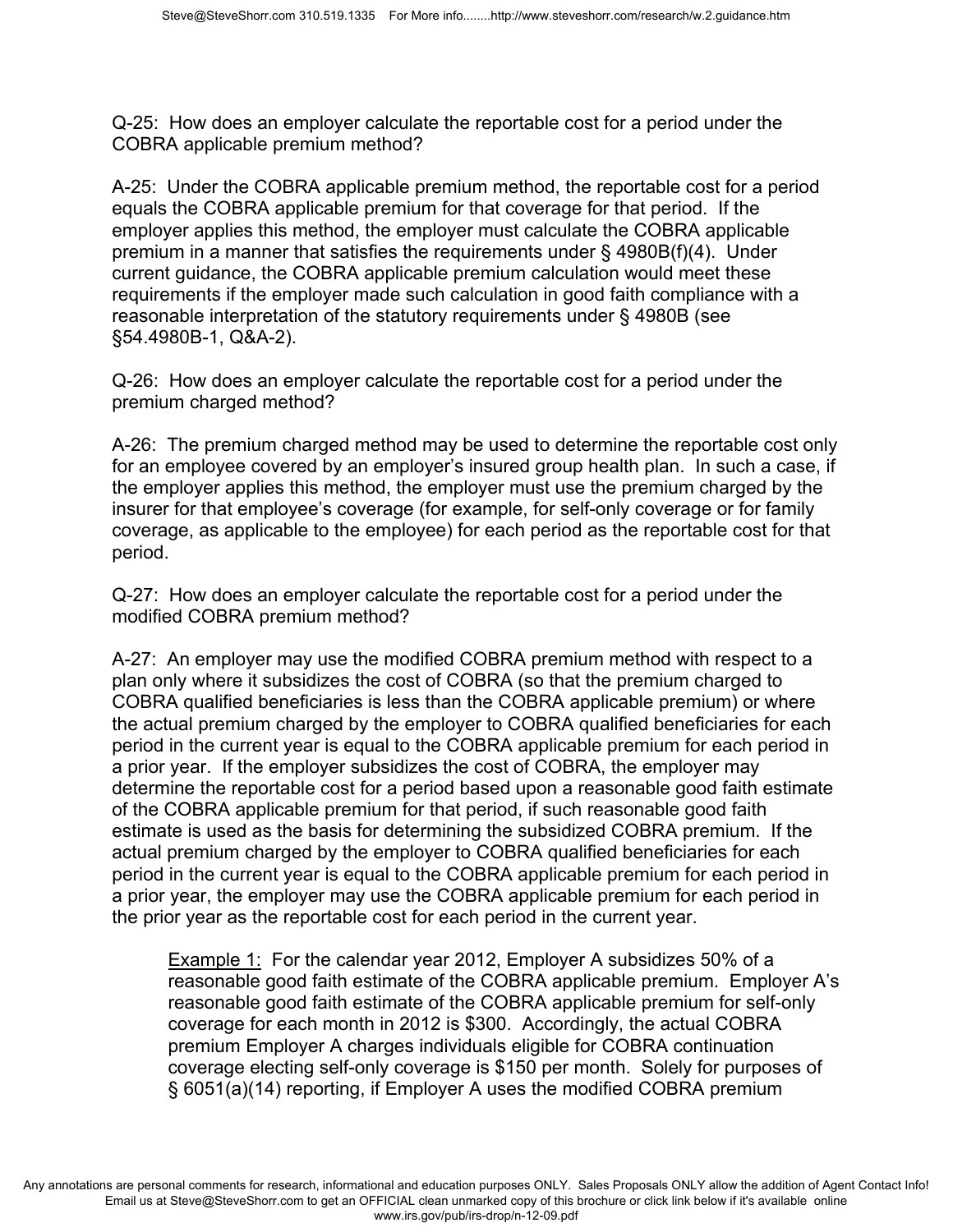method, it must treat \$300 per month (the reasonable good faith estimate of the COBRA applicable premium) as the monthly reportable cost for self-only coverage for the calendar year 2012.

Example 2: Employer B determined that the COBRA applicable premium for each month in calendar year 2011 for individuals eligible for COBRA continuation coverage electing self-only coverage would be \$350 per month, and charged an actual COBRA premium for such coverage of \$357 per month (\$350 x 102%). Employer B knows that the cost of coverage for 2012 is not less than the COBRA applicable premium for 2011 and decides not to make a new determination of the COBRA applicable premium for the calendar year 2012 but rather to continue to charge an actual COBRA premium for self-only coverage of \$357 per month (\$350 x 102%). Solely for purposes of § 6051(a)(14) reporting, if Employer B uses the modified COBRA premium method, it must treat \$350 per month (\$357 charged - \$7 increase permissible under COBRA) as the monthly reportable cost for self-only coverage for the calendar year 2012.

Example 3*:* Employer C makes a good faith estimate of the COBRA applicable premium for the calendar year 2012 for individuals eligible for COBRA continuation coverage electing self-only coverage of \$500 per month. To ensure compliance with the COBRA requirements despite not calculating a precise COBRA applicable premium, Employer C charges an actual COBRA premium of \$350 per month for individuals eligible for COBRA coverage electing self-only coverage. Solely for purposes of § 6051(a)(14) reporting, if Employer C uses the modified COBRA premium method, it must treat \$500 per month as the monthly reportable cost for self-only coverage for the calendar year 2012.

## **Other Issues Relating to Calculating the Cost of Coverage (Q&A-28 through Q&A-31)**

Q-28: How may an employer charging an employee a composite rate calculate the reportable cost for a period?

A-28: An employer is considered to charge employees a composite rate if (1) there is a single coverage class under the plan (that is, if an employee elects coverage, all individuals eligible for coverage under the plan because of their relationship to the employee are included in the elections and no greater amount is charged to the employee regardless of whether the coverage will include only the employee or the employee plus other such individuals), or (2) there are different types of coverage under a plan (for example, self-only coverage and family coverage, or self-plus-one coverage and family coverage) and employees are charged the same premium for each type of coverage. In such a case, the employer using a composite rate may calculate and use the same reportable cost for a period for (1) the single class of coverage under the plan, or (2) all the different types of coverage under the plan for which the same premium is charged to employees, provided this method is applied to all types of coverage provided under the plan.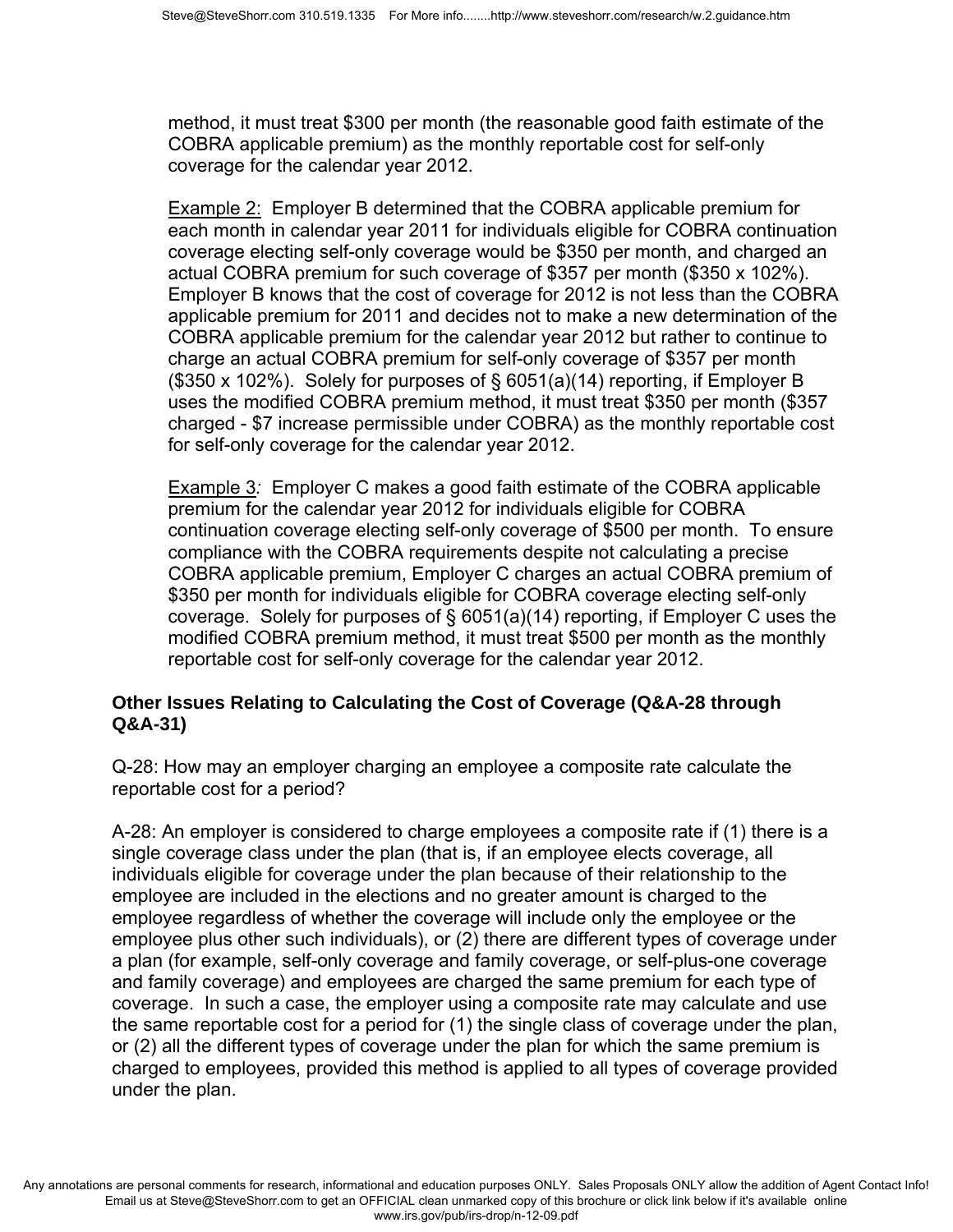For example, if a plan charges one premium for either self-only coverage, or self-andspouse coverage (the first coverage group), and also charges one premium for family coverage regardless of the number of family members covered (the second coverage group), an employer may calculate and report the same reportable cost for all of the coverage provided in the first coverage group, and the same reportable cost for all of the coverage provided in the second coverage group. In such a case, the reportable costs under the plan must be determined under one of the methods described in Q&A-25 through Q&A-27 for which the employer is eligible.

If an employer is using a composite rate for active employees, but is not using a composite rate for determining applicable COBRA premiums for qualifying beneficiaries, the employer may use either the composite rate or the applicable COBRA premium for determining the aggregate cost of coverage, provided that the same method is used consistently for all active employees and is used consistently for all qualifying beneficiaries receiving COBRA coverage.

Q-29: If the reportable cost for a period changes during the year, must the reportable cost under the plan for the year for an employee reflect the increase or decrease?

A-29: If the cost for a period changes during the year (for example, under the COBRA applicable premium method because the 12-month period for determining the COBRA applicable premium is not the calendar year), the reportable cost under the plan for an employee for the year must reflect the increase or decrease for the periods to which the increase or decrease applies. For examples of the application of this rule, see Q&A-30.

Q-30: How is the reportable cost under a plan calculated if an employee commences, changes or terminates coverage during the year?

A-30: If an employee changes coverage during the year, the reportable cost under the plan for the employee for the year must take into account the change in coverage by reflecting the different reportable costs for the coverage elected by the employee for the periods for which such coverage is elected. If the change in coverage occurs during a period (for example, in the middle of a month where costs are determined on a monthly basis), an employer may use any reasonable method to determine the reportable cost for such period, such as using the reportable cost at the beginning of the period or at the end of the period, or averaging or prorating the reportable costs, provided that the same method is used for all employees with coverage under that plan. Similarly, if an employee commences coverage or terminates coverage during a period, an employer may use any reasonable method to calculate the reportable cost for that period, provided that the same method is used for all employees with coverage under the plan.

The following examples illustrate the principles set forth in Q&A-29 and Q&A-30:

Example 1*:* Employer determines that the monthly reportable cost under a group health plan for self-only coverage for the calendar year 2012 is \$500. Employee is employed by employer for the entire calendar year 2012, and had self-only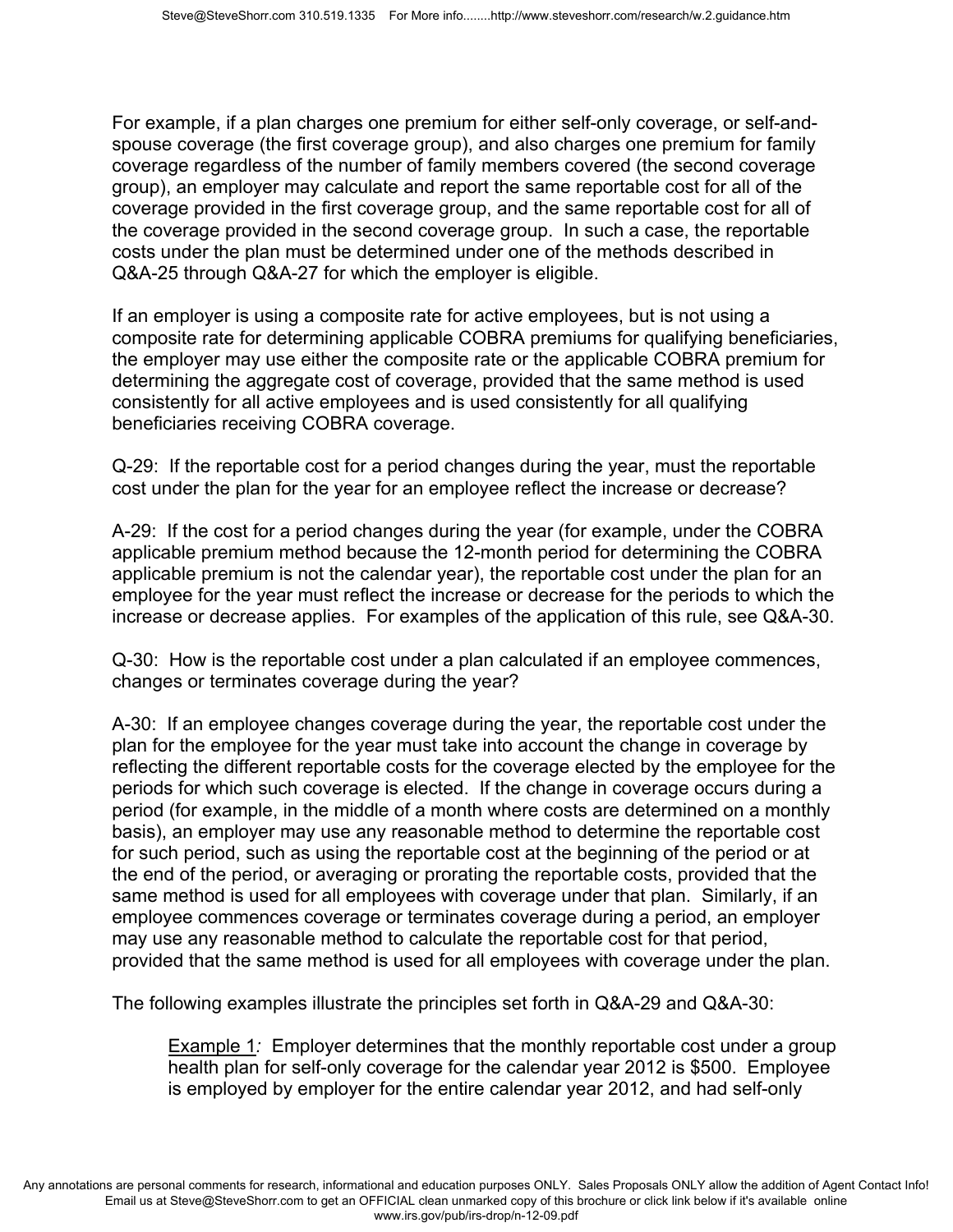coverage under the group health plan for the entire year. For purposes of reporting for the 2012 calendar year, Employer must treat the 2012 reportable cost under the plan for Employee as \$6,000 (\$500 x 12).

Example 2: Employer determines that the monthly reportable cost under a group health plan for self-only coverage for the period October 1, 2011 through September 30, 2012 is \$500, and that the monthly reportable cost under a group health plan for self-only coverage for the period October 1, 2012 through September 30, 2013 is \$520. Employee is employed by employer for the entire calendar year 2012 and had self-only coverage under the group health plan for the entire year. For purposes of reporting for the 2012 calendar year, Employer must treat the 2012 reportable cost under the plan for Employee as \$6,060  $(($500 x 9) + ($20 x 3))$ .

Example 3*:* Employer determines that the monthly reportable cost under a group health plan for self-only coverage for the calendar year 2012 is \$500, and that the monthly reportable cost under the same group health plan for self-plusspouse coverage for the calendar year 2012 is \$1,000. Employee is employed by Employer for the entire calendar year 2012. Employee had self-only coverage under the group health plan from January 1, 2012 through June 30, 2012, and then had self-plus-spouse coverage from July 1, 2012 through December 31, 2012. For purposes of reporting for the 2012 calendar year, Employer must treat the 2012 reportable cost under the plan for Employee as \$9,000 ((\$500 x 6) + (\$1,000 x 6)).

Example 4: Employer determines that the monthly reportable cost under a group health plan for self-only coverage for the calendar year 2012 is \$500. Employee commences employment and self-only coverage under the group health plan on March 14, 2012, and continues employment and self-only coverage through the remainder of the calendar year. For purposes of reporting for the 2012 calendar year, Employer treats the cost of coverage under the plan for Employee for March 2012 as \$250 (\$500 x  $\frac{1}{2}$ ). Because Employer's method of calculating the reportable cost of under the plan for March 2012 by prorating the reportable cost for March 2012 to reflect Employee's date of commencement of coverage is reasonable, Employer must treat the 2012 reportable cost under the plan for Employee as \$4,750 ((\$500 x  $\frac{1}{2}$ ) + (\$500 x 9)).

Q-31: If an employer has used a 12-month determination period that is not the calendar year for purposes of applying the COBRA applicable premium under a plan, may the employer also use that 12-month determination period for purposes of calculating the reportable cost for the year under the plan?

A-31: No. The reportable cost under a plan must be determined on a calendar year basis. For rules on translating the COBRA applicable premium to a calendar year amount, see Q&A-29 and Q&A-30.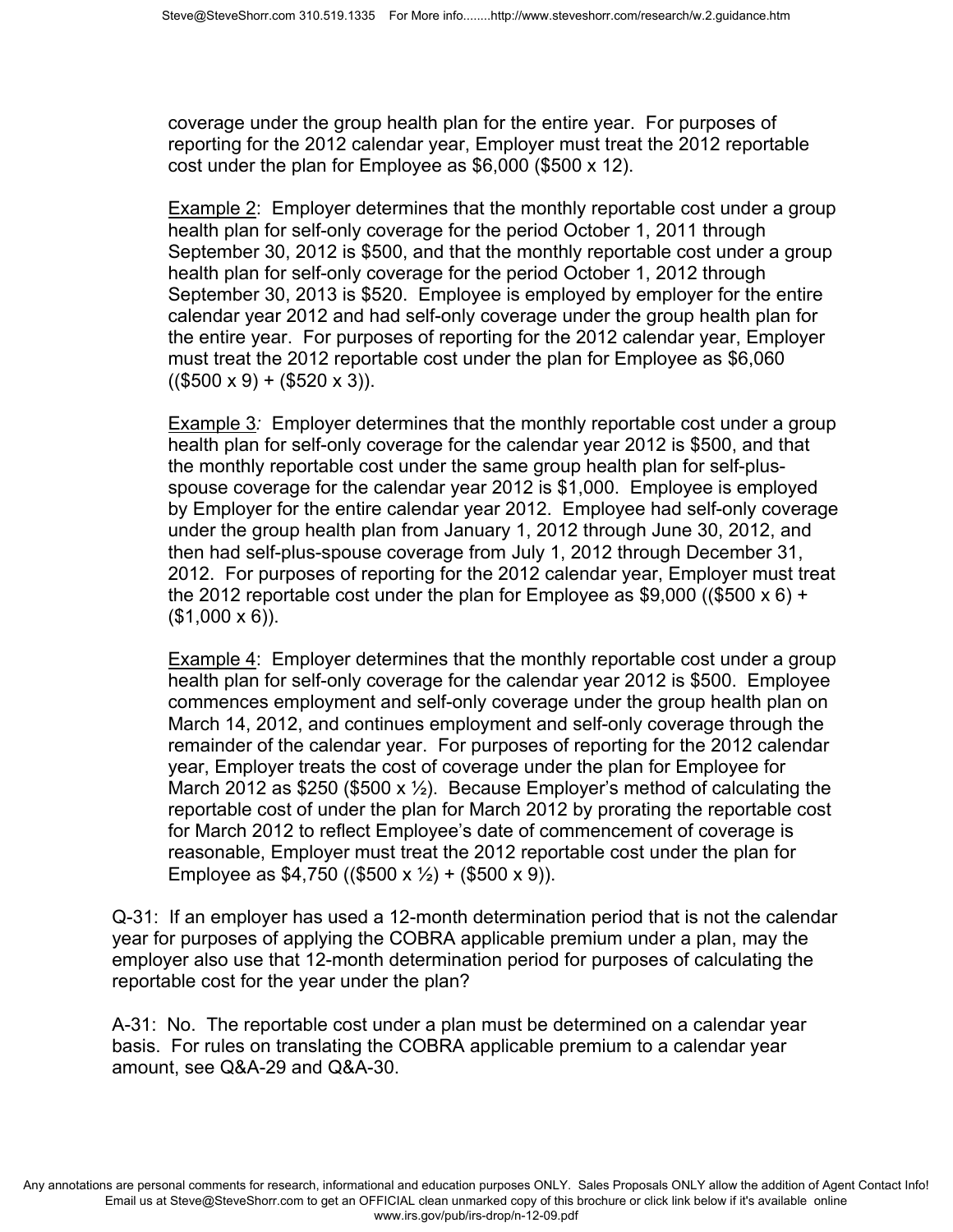# **Additional Issues**

Q-32: Is the cost of coverage provided under an **employee assistance program** (EAP), wellness program, or on-site medical clinic required to be included in the aggregate reportable cost reported on Form W-2?

A-32: Coverage provided under an EAP, wellness program, or on-site medical clinic is only includible in the aggregate reportable cost to the extent that the coverage is provided under a program that is a group health plan for purposes of § 5000(b)(1). An employer is not required to include the cost of coverage provided under an EAP, wellness program, or on-site medical clinic that otherwise would be required to be included in the aggregate reportable cost reported on Form W-2 because it constitutes applicable employer-sponsored coverage, if that employer does not charge a premium with respect to that type of coverage provided to a beneficiary qualifying for coverage in accordance with any applicable federal continuation coverage requirements. If an employer charges a premium with respect to that type of coverage provided to a beneficiary qualifying for coverage in accordance with any applicable federal continuation coverage requirements, that employer is required to include the cost of that type of coverage provided. An employer that is not subject to any federal continuation coverage requirements is not required to include the cost of coverage provided under an EAP, wellness program, or on-site medical clinic. For this purpose, federal continuation coverage requirements include the COBRA requirements under the Code, the Employee Retirement Income Security Act of 1974, or the Public Health Service Act and the temporary continuation coverage requirement under the Federal Employees Health Benefits Program.

Q-33: Are there circumstances in which an employer may include in the aggregate reportable cost reported on Form W-2 the cost of coverage that is not required to be included in the aggregate reportable cost under applicable interim relief?

A-33: Yes. An employer may include in the aggregate reportable cost the cost of coverage that is not required to be included in the aggregate reportable cost under applicable interim relief, such as the cost of coverage under a Health Reimbursement Account (HRA), a multi-employer plan, an EAP, wellness program, or on-site medical clinic, provided that the calculation of the cost of coverage otherwise meets the requirements of Q&A-24 through Q&A-27, and provided that such coverage constitutes applicable employer-sponsored coverage.

Q-34: How may an employer calculate the reportable cost under a program providing benefits that constitute applicable employer-sponsored coverage and other benefits that do not constitute applicable employer-sponsored coverage, such as a long-term disability program that also provides certain health care benefits?

A-34: For a program under which an employee receives benefits that constitute applicable employer-sponsored coverage and other benefits that do not constitute applicable employer-sponsored coverage, an employer may use any reasonable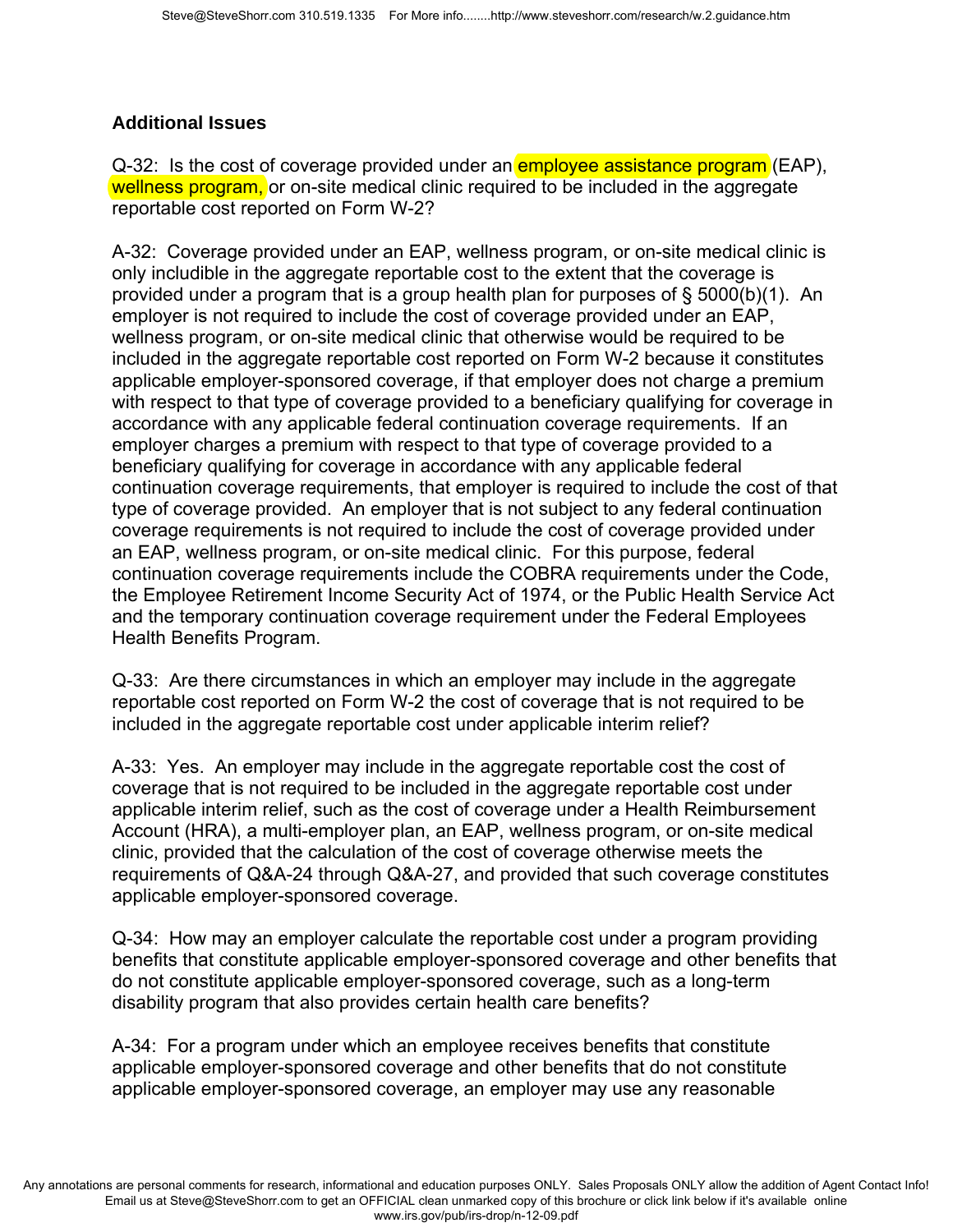allocation method to determine the cost of the portion of the program providing applicable employer-sponsored coverage.

If the portion of the program providing a benefit that is applicable employer-sponsored coverage is only incidental in comparison to the portion of the program providing other benefits, the employer is not required to include either portion of the cost in the aggregate reportable cost. Similarly, if the portion of the program providing a benefit that is not applicable employer-sponsored coverage is only incidental to the portion of the program providing a benefit that is applicable employer-sponsored coverage, the employer may, at its option, include the benefit that is not applicable employersponsored coverage in determining the reportable cost, notwithstanding the prohibition in Q&A-33 on reporting coverage that is not applicable employer-sponsored coverage.

Q-35: Must the aggregate reportable cost reported on Form W-2 for a calendar year be adjusted for any elections or notifications in the subsequent year that may have an effect on the cost of coverage in the earlier year, such as notice of a divorce in the earlier year?

A-35: No. The aggregate reportable cost for a calendar year reported on Form W-2 may be based on the information available to the employer as of December 31 of the calendar year. Therefore, any election or notification that is made or provided in the subsequent calendar year that has a retroactive effect on coverage in the earlier year is not required to be included in the calculation of the aggregate reportable cost for the calendar year. In addition, an employer is not required to furnish a Form W-2c if a Form W-2 has already been provided for a calendar year, before this type of election or notification (for example, if a Form W-2 is provided on January 15, and the election or notification is provided on January 20).

Q-36: How may an employer address a coverage period, such as the final payroll period of a calendar year that includes December 31 but continues into the subsequent calendar year?

A-36: An employer may include the coverage period that includes December 31 but continues into the subsequent calendar year in one of the following manners: (1) treat the coverage as provided during the calendar year that includes December 31; (2) treat the coverage as provided during the calendar year immediately subsequent to the calendar year that includes December 31; or (3) allocate the cost of coverage for the coverage period between each of the two calendar years under any reasonable allocation method, which generally should relate to the number of days in the period of coverage that fall within each of the two calendar years. Whichever method the employer uses must be applied consistently to all employees.

Q-37: Is the cost of coverage provided under hospital indemnity or other fixed indemnity insurance by an employer on an excludible or pre-tax basis required to be included in the aggregate reportable cost reported on Form W-2?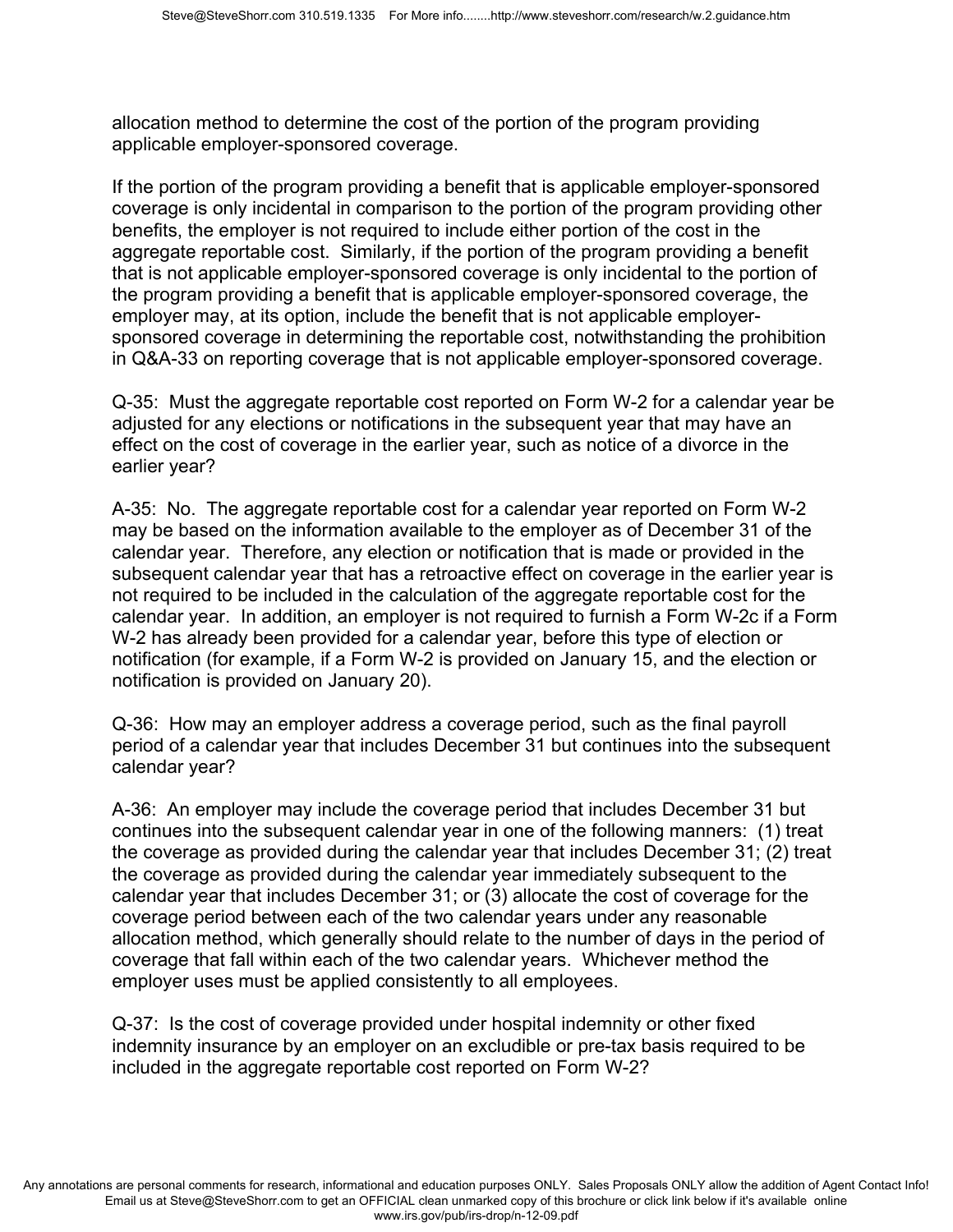A-37: Yes. An employer is required to include in the aggregate reportable cost reported on Form W-2 the cost of coverage provided under hospital indemnity or other fixed indemnity insurance, or the cost of coverage only for a specified disease or illness, if the employer makes any contribution to the cost of coverage that is excludable under § 106 or if the employee purchases the policy on a pre-tax basis under a § 125 cafeteria plan.

Q-38: Is the cost of coverage provided under hospital indemnity or other fixed indemnity insurance required to be included in the aggregate reportable cost reported on Form W-2 if the payment for those benefits is includable in the employee's gross income (or, in the case of a self-employed individual, the payment is one for which a deduction under § 162(l) is allowable) ?

A-38: No. An employer is not required to include in the aggregate reportable cost reported on Form W-2 the cost of coverage provided under hospital indemnity or other fixed indemnity insurance, or the cost of coverage only for a specified disease or illness, if those benefits are offered as independent, noncoordinated benefits and if the payment for those benefits is includable in the employee's gross income (or, in the case of a selfemployed individual, the payment is one for which a deduction under § 162(l) is allowable). Therefore, to the extent the employer merely provides the opportunity for employees to purchase an independent, noncoordinated fixed indemnity policy and the employee pays the full amount of the premium with after-tax dollars, the cost of coverage provided under that policy is not required to be reported on Form W-2.

Q-39: Must the aggregate reportable cost be reported on a Form W-2 provided by a third-party sick pay provider?

A-39: No. Third-party sick pay providers are required to furnish Forms W-2 to employees to report the sick pay unless (1) the third party withholds and deposits the employee tax and notifies the employer within the required time period, or (2) the third party is acting only as the agent of the employer and has not otherwise agreed with the employer to act as the employer with respect to the sick pay. The aggregate reportable cost is not required to be reported on a Form W-2 furnished by a third-party sick pay provider. However, a Form W-2 furnished by the employer to an employee must include the aggregate reportable cost regardless of whether that Form W-2 includes sick pay, or whether a third-party sick pay provider is furnishing a separate Form W-2 reporting the sick pay. For more information about reporting of third-party payments of sick pay, see Publication 15-A, Employer's Supplemental Tax Guide (Circular E), Section 6 (Sick Pay Reporting).

# **IV. TRANSITION RELIEF**

Certain provisions of this interim guidance provide transition relief intended to facilitate compliance with the reporting requirement under § 6051(a)(14). See Q&A-3 (relief for employers filing fewer than 250 Forms W-2); Q&A-6 (relief with respect to certain Forms W-2 furnished to terminated employees before the end of the year); Q&A-17 (relief with respect to multiemployer plans); Q&A-18 (relief for HRAs); Q&A-20 (relief with respect to certain dental and vision plans); Q&A-21 (relief with respect to self-insured plans of